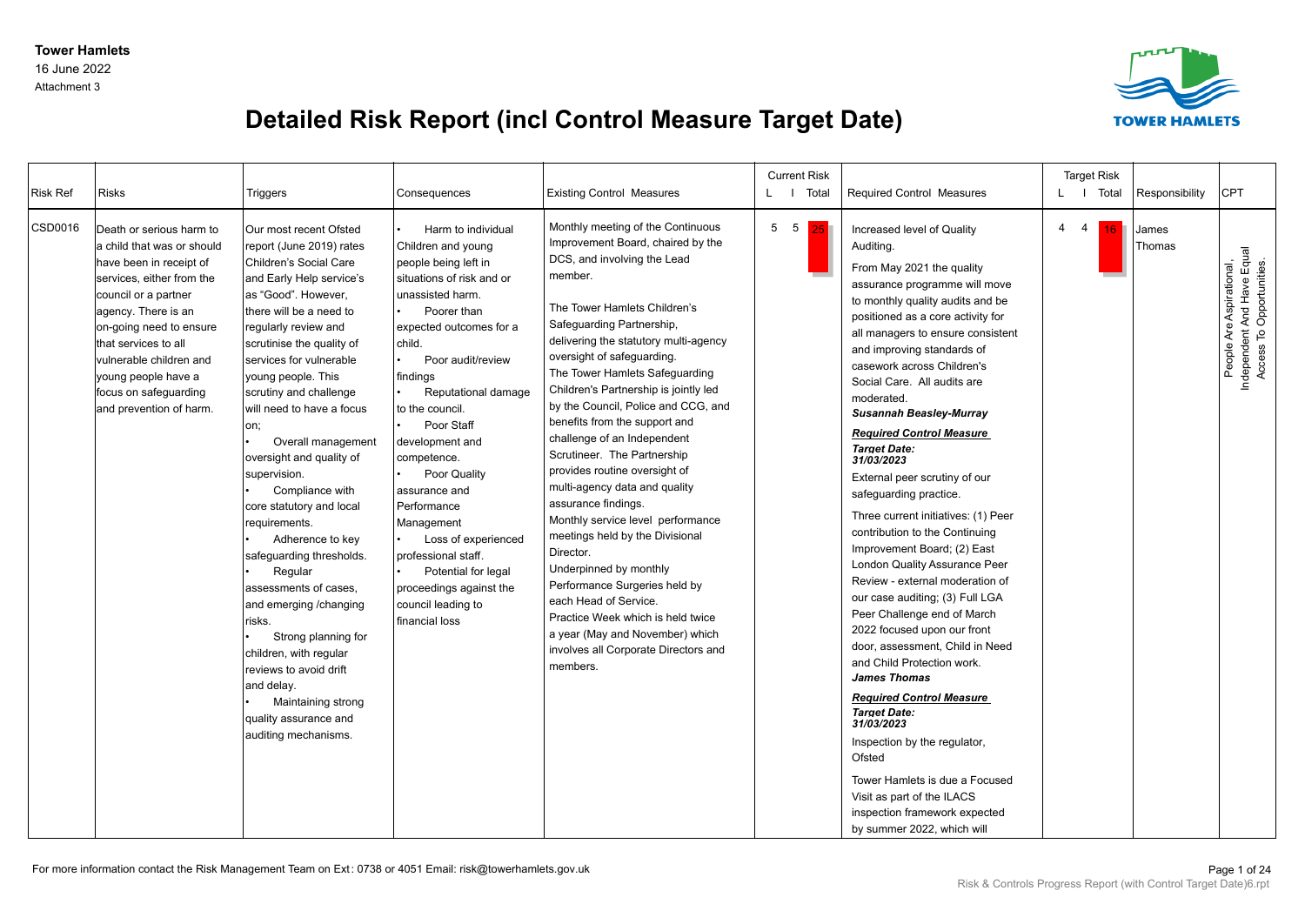|                |                          |                           |                               |                                         | <b>Current Risk</b> |                                               |        | <b>Target Risk</b> |                     |     |
|----------------|--------------------------|---------------------------|-------------------------------|-----------------------------------------|---------------------|-----------------------------------------------|--------|--------------------|---------------------|-----|
| Risk Ref       | Risks                    | Triggers                  | Consequences                  | <b>Existing Control Measures</b>        | L I Total           | <b>Required Control Measures</b>              |        | L   Total          | Responsibility      | CPT |
|                |                          |                           |                               |                                         |                     |                                               |        |                    |                     |     |
|                |                          |                           |                               |                                         |                     | provide external scrutiny of our              |        |                    |                     |     |
|                |                          |                           |                               |                                         |                     | safeguarding practice against the             |        |                    |                     |     |
|                |                          |                           |                               |                                         |                     | national inspection benchmarks.               |        |                    |                     |     |
|                |                          |                           |                               |                                         |                     | Annual Conversation with Ofsted               |        |                    |                     |     |
|                |                          |                           |                               |                                         |                     | indicated this will be within 12              |        |                    |                     |     |
|                |                          |                           |                               |                                         |                     |                                               |        |                    |                     |     |
|                |                          |                           |                               |                                         |                     | months from July 2021.<br><b>James Thomas</b> |        |                    |                     |     |
|                |                          |                           |                               |                                         |                     |                                               |        |                    |                     |     |
|                |                          |                           |                               |                                         |                     | <b>Required Control Measure</b>               |        |                    |                     |     |
|                |                          |                           |                               |                                         |                     | <b>Target Date:</b>                           |        |                    |                     |     |
|                |                          |                           |                               |                                         |                     | 31/03/2023                                    |        |                    |                     |     |
|                |                          |                           |                               |                                         |                     | Tower Hamlets Safeguarding                    |        |                    |                     |     |
|                |                          |                           |                               |                                         |                     | Children's Partnership and                    |        |                    |                     |     |
|                |                          |                           |                               |                                         |                     | increased quality assurance.                  |        |                    |                     |     |
|                |                          |                           |                               |                                         |                     |                                               |        |                    |                     |     |
|                |                          |                           |                               |                                         |                     | The THSCP has planned for 21/22               |        |                    |                     |     |
|                |                          |                           |                               |                                         |                     | and 22/23 an increased level of               |        |                    |                     |     |
|                |                          |                           |                               |                                         |                     | quality assurance, including                  |        |                    |                     |     |
|                |                          |                           |                               |                                         |                     | multi-agency case audits and                  |        |                    |                     |     |
|                |                          |                           |                               |                                         |                     | Safeguarding Child Practice                   |        |                    |                     |     |
|                |                          |                           |                               |                                         |                     | Reviews.                                      |        |                    |                     |     |
|                |                          |                           |                               |                                         |                     | <b>James Thomas</b>                           |        |                    |                     |     |
|                |                          |                           |                               |                                         |                     | <b>Required Control Measure</b>               |        |                    |                     |     |
|                |                          |                           |                               |                                         |                     | <b>Target Date:</b>                           |        |                    |                     |     |
|                |                          |                           |                               |                                         |                     | 31/03/2023                                    |        |                    |                     |     |
|                |                          |                           |                               |                                         |                     |                                               |        |                    |                     |     |
| <b>ORG0027</b> | There is an ongoing risk | Cyber attacks could       | Significant and prolonged     | Current activity                        | $4\quad 5$<br> 20   | Zero 12 Tolerance to unsupported              | 3<br>4 | 12                 | <b>Adrian Gorst</b> |     |
|                | of a cyber attack and/or | include ransomware,       | loss of IT services.          | Internal internal and external          |                     | software in the council live                  |        |                    |                     |     |
|                | major loss of IT.        | denial of service, social | Inability to deliver critical | reviews.                                |                     | environment                                   |        |                    |                     |     |
|                |                          | engineering, phishing,    | and essential services.       | Internal vulnerability scanning is      |                     |                                               |        |                    |                     |     |
|                |                          | malware and/or an         | Failure to comply with        | on-going, occurring every week          |                     | Recent events with a number of                |        |                    |                     |     |
|                |                          |                           |                               | and the critical / high vulnerabilities |                     | local authorities have led to                 |        |                    |                     |     |
|                |                          | active attack exploiting  | statutory duties or other     | discovered continue to be               |                     | severe disruptions and impacted               |        |                    |                     |     |
|                |                          | network security          | legal responsibilities.       |                                         |                     | their ability to deliver key                  |        |                    |                     |     |
|                |                          | vulnerabilities.          | Breach of data protection     | escalated for urgent remediation.       |                     | services. In an attempt safeguard             |        |                    |                     |     |
|                |                          | Attacks could be enabled  | legislation                   | Annual independent penetration          |                     | LBTH from such an event a Zero                |        |                    |                     |     |
|                |                          | through miss-sent         | <b>Financial loss</b>         | tests.                                  |                     | Tolerance approach to                         |        |                    |                     |     |
|                |                          | emails, inappropriate     | Reputational damage           | Implementation of a SIEM solution       |                     | "unsupported software" will be                |        |                    |                     |     |
|                |                          | sharing, insecure design, |                               | Recruiting additional specialist        |                     |                                               |        |                    |                     |     |
|                |                          | inappropriate access,     |                               | resources to support the SIEM.          |                     | adopted. This will include:                   |        |                    |                     |     |
|                |                          | introduction of           |                               | Take a risk-based approach to data      |                     | - Run weekly vulnerability scan               |        |                    |                     |     |
|                |                          | unauthorized software     |                               | security.                               |                     | (NESSUS)                                      |        |                    |                     |     |
|                |                          | to the network, users     |                               | Embed the risk assessment culture       |                     | - Identify and publicise any                  |        |                    |                     |     |
|                |                          |                           |                               | within service delivery.                |                     | systems that have unsupported                 |        |                    |                     |     |
|                |                          | clicking on phishing scam |                               | Ensure architectural decisions          |                     | software installed                            |        |                    |                     |     |
|                |                          | email links, and/or       |                               | taken are supported by adequate         |                     | - For those systems identified:               |        |                    |                     |     |
|                |                          | divulging sensitive       |                               |                                         |                     | - If non-production, disable                  |        |                    |                     |     |
|                |                          | information               |                               | risk assessments.                       |                     | immediately                                   |        |                    |                     |     |
|                |                          |                           |                               | Ensure Policies are aligned with        |                     | - if production, Applications Team            |        |                    |                     |     |
|                |                          |                           |                               | identified risks and communicated       |                     |                                               |        |                    |                     |     |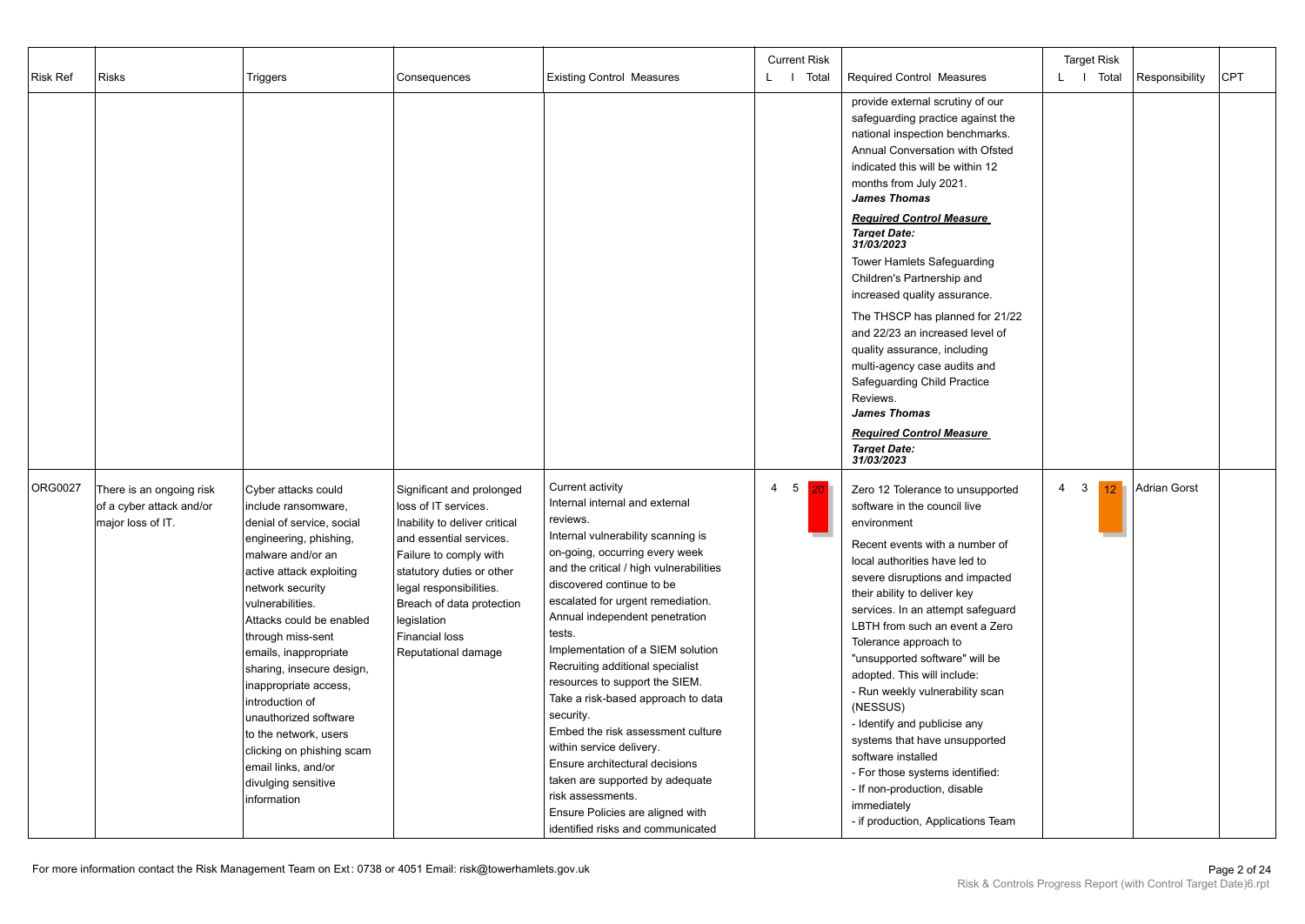| <b>Risk Ref</b> | <b>Risks</b> | Triggers | Consequences | <b>Existing Control Measures</b>                                                                                                                                                                                                                                                                                                                                                                                                     | <b>Current Risk</b><br>L   Total | <b>Required Control Measures</b>                                                                                                                                                                                                                                                                                                                                                                                                                                                                                                                                                                                                                                                                                                                                                                                                                                                                                                                                                                                                                                                                                                                                                                                                                                                                              | <b>Target Risk</b><br>L I Total | Responsibility | <b>CPT</b> |
|-----------------|--------------|----------|--------------|--------------------------------------------------------------------------------------------------------------------------------------------------------------------------------------------------------------------------------------------------------------------------------------------------------------------------------------------------------------------------------------------------------------------------------------|----------------------------------|---------------------------------------------------------------------------------------------------------------------------------------------------------------------------------------------------------------------------------------------------------------------------------------------------------------------------------------------------------------------------------------------------------------------------------------------------------------------------------------------------------------------------------------------------------------------------------------------------------------------------------------------------------------------------------------------------------------------------------------------------------------------------------------------------------------------------------------------------------------------------------------------------------------------------------------------------------------------------------------------------------------------------------------------------------------------------------------------------------------------------------------------------------------------------------------------------------------------------------------------------------------------------------------------------------------|---------------------------------|----------------|------------|
|                 |              |          |              | effectively.<br>Ensure policy exceptions are<br>supported with fully documented<br>and signed off risk assessments<br>and controls are continually<br>monitored<br>Cyber Securtiy/Attack Exercise<br>The Council has run a table top<br>cyber security/attack scenario with<br>both CLT and the CCB. Lessons<br>learned have been identified and<br>actions will be assigned to<br>responsible officers and monitored<br>by the CCB. |                                  | to work with the Service and<br>Information Security to identify<br>the most appropriate course of<br>action.<br><b>Adrian Gorst</b><br><b>Required Control Measure</b><br><b>Target Date:</b><br>30/06/2022<br>Review of BCP<br>At the request of the Corporate<br>Directors of Health, Adults and<br>Community, Internal Audit will<br>review a sample of BCP's in<br>quarter 4 of 2021/22 to form a<br>view on whether the BCP's<br>adequately address a complete<br>loss of IT infrastructure for a<br>prolonged period. The outcome<br>will be reported to CLT members<br>and the CCB.<br><b>Aaron Winter</b><br><b>Required Control Measure</b><br><b>Target Date:</b><br>30/06/2022<br>Governance<br>The terms of reference for the<br><b>Strategic Information Governance</b><br>Board need to be reviewed and<br>agreed by CLT. Consideration to<br>include oversight of cyber<br>security matters. The action is<br>being incorporated into the IG<br>Review which is progressing and<br>reporting into the Support<br>Services Board.<br><b>Raj Chand</b><br><b>Required Control Measure</b><br><b>Target Date:</b><br>31/08/2022<br>Information/Cyber Security<br>Incident Response Procedures<br>The Council's Information/Cyber<br>Security Incident Response<br>Procedures need to be reviewed |                                 |                |            |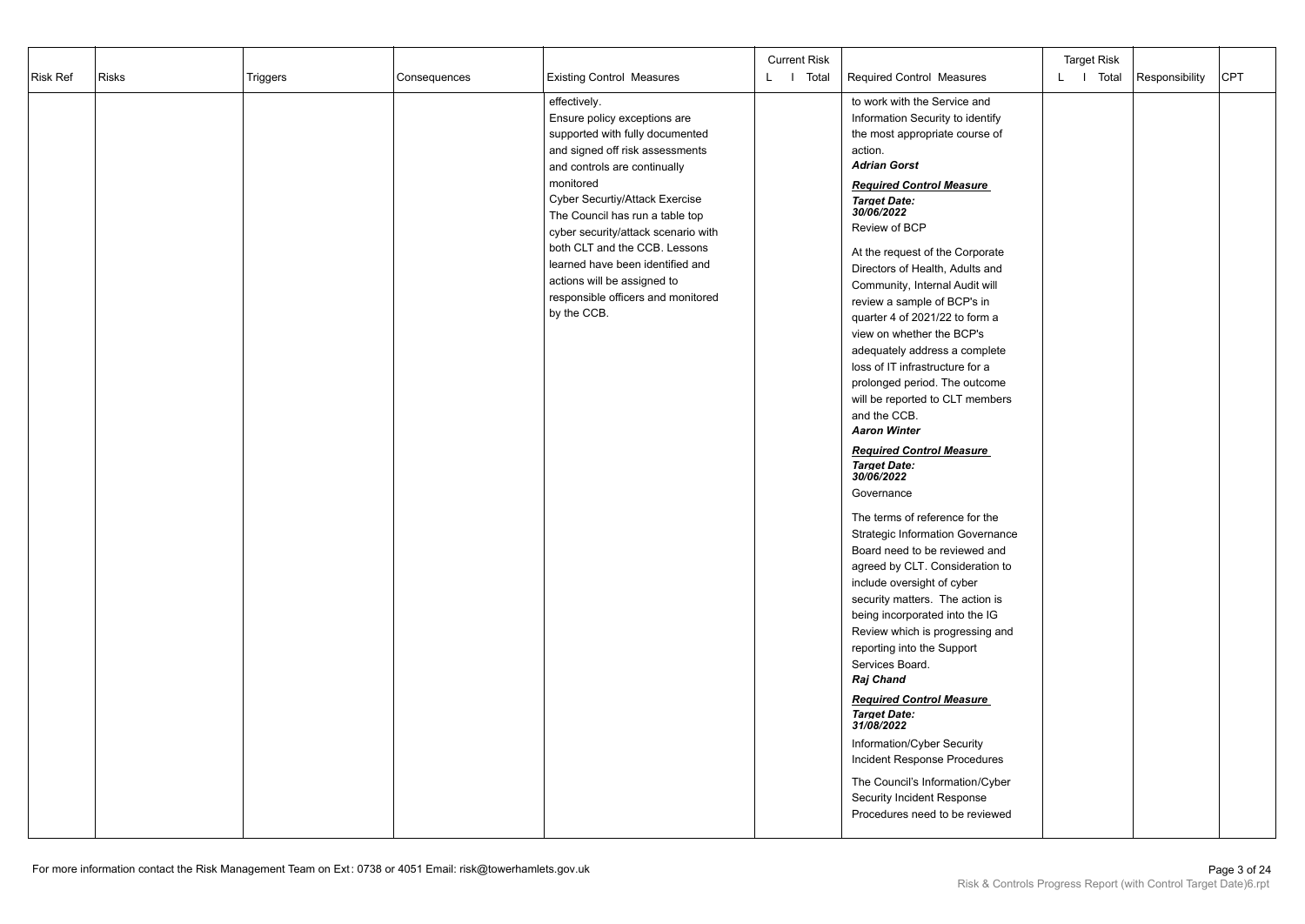| <b>Risk Ref</b> | <b>Risks</b>                                                                                                                                                                                                                                                                                                                                                                                                                                                                                                 | Triggers                                                                                                                                                                                                         | Consequences                                                                              | <b>Existing Control Measures</b>                                                                                                                                                                                                                                                                                                                                                                                                                                                                                                                                                                                                                                                                                                                                                                                                  | <b>Current Risk</b><br>L I Total | Required Control Measures                                                                                                                                                                                                                                                                                                                                                                                                                                                                        | <b>Target Risk</b><br>L   Total                   | Responsibility | CPT |
|-----------------|--------------------------------------------------------------------------------------------------------------------------------------------------------------------------------------------------------------------------------------------------------------------------------------------------------------------------------------------------------------------------------------------------------------------------------------------------------------------------------------------------------------|------------------------------------------------------------------------------------------------------------------------------------------------------------------------------------------------------------------|-------------------------------------------------------------------------------------------|-----------------------------------------------------------------------------------------------------------------------------------------------------------------------------------------------------------------------------------------------------------------------------------------------------------------------------------------------------------------------------------------------------------------------------------------------------------------------------------------------------------------------------------------------------------------------------------------------------------------------------------------------------------------------------------------------------------------------------------------------------------------------------------------------------------------------------------|----------------------------------|--------------------------------------------------------------------------------------------------------------------------------------------------------------------------------------------------------------------------------------------------------------------------------------------------------------------------------------------------------------------------------------------------------------------------------------------------------------------------------------------------|---------------------------------------------------|----------------|-----|
|                 |                                                                                                                                                                                                                                                                                                                                                                                                                                                                                                              |                                                                                                                                                                                                                  |                                                                                           |                                                                                                                                                                                                                                                                                                                                                                                                                                                                                                                                                                                                                                                                                                                                                                                                                                   |                                  | and updated with key details.<br>This has been updated to include<br>the cyber security mailbox as<br>first point of contact. Adding<br>individual names would need the<br>document to be updated regularly<br>as staff leave and so this should<br>be the roles rather than specific<br>names and contact information.<br>Roles to be included to be<br>discussed at the most<br>appropriate forum.<br><b>Mary Umoh</b><br><b>Required Control Measure</b><br><b>Target Date:</b><br>31/08/2022 |                                                   |                |     |
| <b>RS0056</b>   | The Council may<br>significantly overspend<br>its budget, fail to deliver<br>savings and continue to<br>rely on dwindling<br>reserves. As of January<br>2021 we have a<br>balanced position<br>forecast for 2021/22,<br>albeit utilising significant<br>one off COVID funding to<br>achieve this. A balanced<br>budget has been set for<br>$2022/23$ , with a single<br>year budget set in March<br>2022, and the Council will<br>review its medium-term<br>funding position in the<br>22/23 financial year. | COVID-19 Virus outbreak<br>and associated increase<br>in costs.<br>Loss of income in<br>particular council tax,<br>business rates and<br>leisure events.<br>Poor budget management<br>Failure to deliver savings | Significant financial<br>losses, overspent<br>budgets, further drawn<br>down on reserves. | <b>Financial Measures</b><br>CLT and SLT have prepared<br>savings proposals to deliver<br>savings across 9 themes which<br>were presented Members for their<br>agreement:<br>1. New ways of working from the<br>pandemic<br>2. Managing demand by enabling<br>people to help themselves<br>3. Streamlining our back office<br>4. Greater use of community assets<br>5. Digital<br>6. Buildings<br>7. Non-statutory services<br>8. Joining up services<br>9. Headcount reductions<br><b>Financial Actions</b><br>Increased focus on budget<br>management. Budget Managers<br>Handbook Issued. All budget<br>managers directed by CLT to remain<br>in budget. High risk budgets<br>reviewed by the Corporate Director<br>Resources or the Divisional Director<br>of Finance. Procurement and Audit.<br>Redoubled efforts to deliver | 5 <sub>4</sub><br>20             | Monitoring and Control<br>Continual focus on budget<br>management. Closely tracking<br>delivery of savings and<br>identifying alternatives if<br>proposals become undeliverable.<br>Regular budget reporting to CLT,<br>Portfolio Leads, MAB and<br>Cabinet.<br><b>Allister Bannin</b><br><b>Required Control Measure</b><br><b>Target Date:</b><br>31/03/2023                                                                                                                                   | $\overline{4}$<br>$\mathbf{3}$<br>12 <sup>1</sup> | Nisar Visram   |     |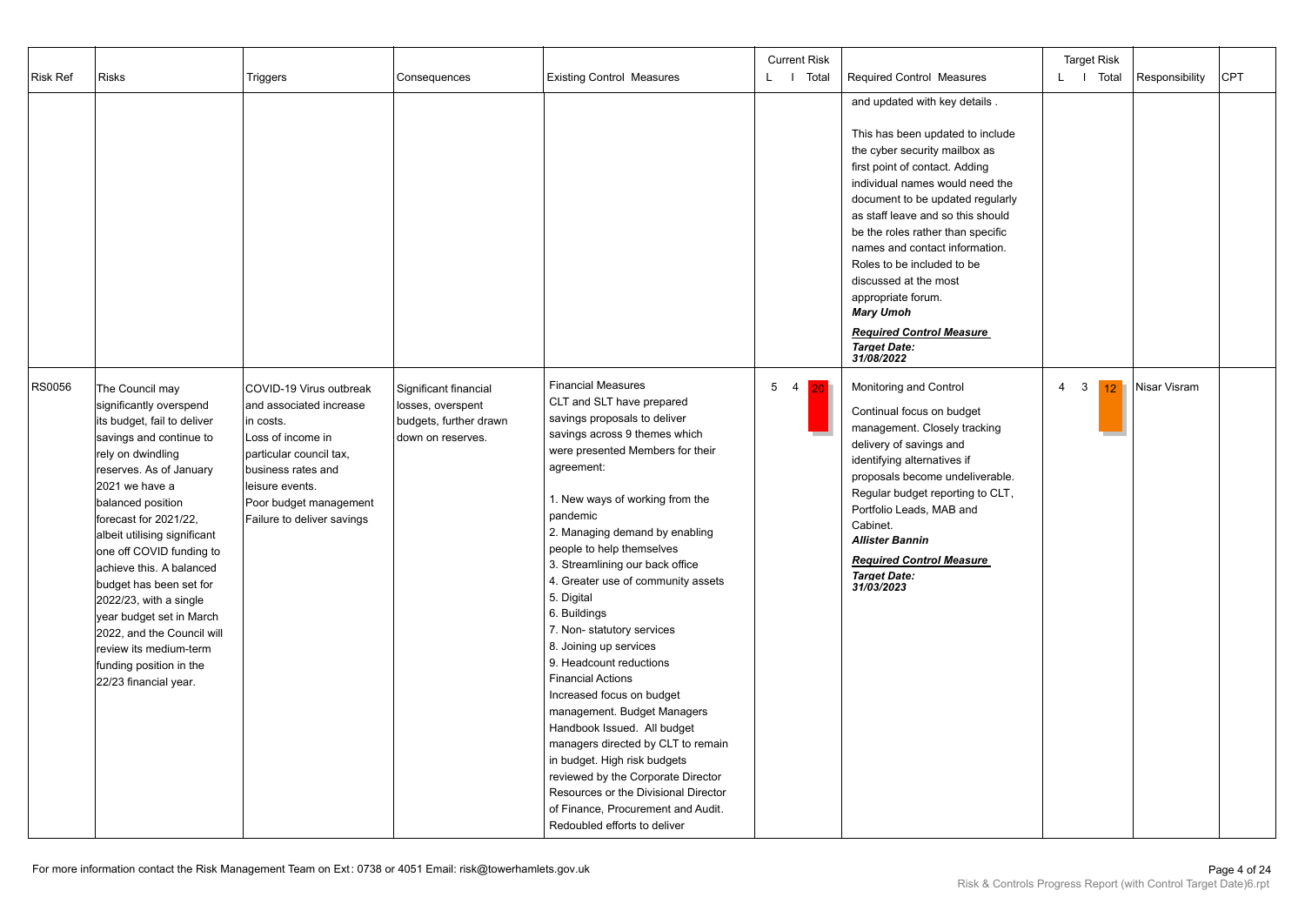| Risk Ref | <b>Risks</b>                                                                                    | Triggers                                                                                                                                               | Consequences                                                                                                                                                                                                                                                                                             | <b>Existing Control Measures</b><br>previously agreed savings<br>proposals. | <b>Current Risk</b><br>L I Total | Required Control Measures                                                                                                                                                                                                                                                                                                                                                                                                                                                                                                                                                                                                                                                                                                                                                                                                                                                                                                                                                                                                                                                                                                                                 |                | <b>Target Risk</b><br>L I Total | Responsibility | <b>CPT</b> |
|----------|-------------------------------------------------------------------------------------------------|--------------------------------------------------------------------------------------------------------------------------------------------------------|----------------------------------------------------------------------------------------------------------------------------------------------------------------------------------------------------------------------------------------------------------------------------------------------------------|-----------------------------------------------------------------------------|----------------------------------|-----------------------------------------------------------------------------------------------------------------------------------------------------------------------------------------------------------------------------------------------------------------------------------------------------------------------------------------------------------------------------------------------------------------------------------------------------------------------------------------------------------------------------------------------------------------------------------------------------------------------------------------------------------------------------------------------------------------------------------------------------------------------------------------------------------------------------------------------------------------------------------------------------------------------------------------------------------------------------------------------------------------------------------------------------------------------------------------------------------------------------------------------------------|----------------|---------------------------------|----------------|------------|
| ICT0081  | Exploitation of supply<br>chain security<br>vulnerability impacting<br>vendors/partners/service | Cyber attack exploits<br>vulnerability of key<br>supplier<br>Key supplier has<br>inadequate DR and BC to<br>recover from attack in a<br>timely fashion | Inability to deliver<br>services as a result of<br>service outage or<br>$disruption - e.g.$<br>exploitation of log4j<br>vulnerability in line of<br>business applications<br>Attack is terminal for the<br>supplier i.e. triple threat -<br>ransom of data, deletion<br>of data, publicly expose<br>data |                                                                             | $4 \quad 4$<br>16                | Procurement process [new<br>suppliers]<br>Partner with IT Security, legal and<br>procurement to implement stage<br>gate for security as a default<br>Detail the questions we will<br>ask/criteria<br><b>Melanie Rose</b><br><b>Required Control Measure</b><br><b>Target Date:</b><br>30/06/2022<br>Service reviews [existing<br>suppliers]<br>o Review approach by<br>segment<br>Addition of agenda item on cyber<br>security, DR plan, to service<br>review<br>For vendors where we don't<br>have regular service reviews -<br>send a questionnaire - Mary to<br>add questions DHLU (department<br>for levelling up)<br>Cyber essentials plus (we ask<br>for this over cyber essentials) -<br>certification vendor should<br>produce based on independent<br>assessment.<br>Incident management - how and<br>when will they tell us<br><b>BCP/DR</b> protocols<br><b>Melanie Rose</b><br><b>Required Control Measure</b><br><b>Target Date:</b><br>30/06/2022<br>Where we don't do service<br>reviews [existing suppliers]<br>Draft a questionnaire for<br>mandatory completion<br>Define plan, timeline, roles and<br>responsibilities to conduct this | 3 <sup>3</sup> | 9                               | Melanie Rose   |            |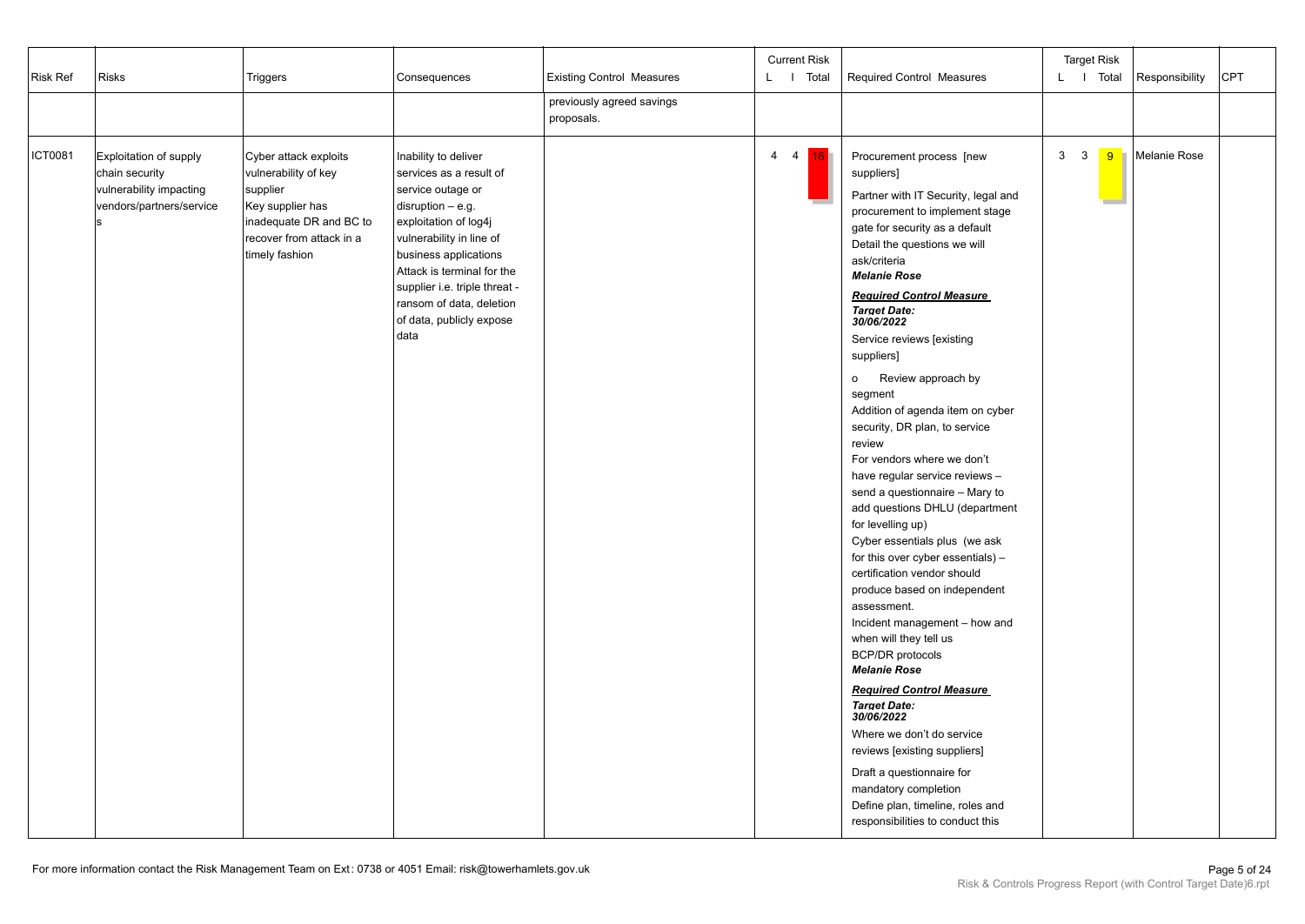| <b>Risk Ref</b> | <b>Risks</b>                                                                                                                                                    | Triggers                                                                                                                                                                                                                                                                                                                                                                                                                                                                                                                                                                         | Consequences                                                                                                                                                                                                     | <b>Existing Control Measures</b>                                                                                                                                                                                                                                                                                                                                                                                                                                                                         | <b>Current Risk</b><br>L   Total       | <b>Required Control Measures</b><br>and share the outcomes/generate<br>actions<br><b>Melanie Rose</b><br><b>Required Control Measure</b><br><b>Target Date:</b><br>30/06/2022                                                                                                                                                                                                                                                                                                                                                                                                                                                                                                                                                          | <b>Target Risk</b><br>L I Total  |                | Responsibility | <b>CPT</b>                                                                                 |
|-----------------|-----------------------------------------------------------------------------------------------------------------------------------------------------------------|----------------------------------------------------------------------------------------------------------------------------------------------------------------------------------------------------------------------------------------------------------------------------------------------------------------------------------------------------------------------------------------------------------------------------------------------------------------------------------------------------------------------------------------------------------------------------------|------------------------------------------------------------------------------------------------------------------------------------------------------------------------------------------------------------------|----------------------------------------------------------------------------------------------------------------------------------------------------------------------------------------------------------------------------------------------------------------------------------------------------------------------------------------------------------------------------------------------------------------------------------------------------------------------------------------------------------|----------------------------------------|----------------------------------------------------------------------------------------------------------------------------------------------------------------------------------------------------------------------------------------------------------------------------------------------------------------------------------------------------------------------------------------------------------------------------------------------------------------------------------------------------------------------------------------------------------------------------------------------------------------------------------------------------------------------------------------------------------------------------------------|----------------------------------|----------------|----------------|--------------------------------------------------------------------------------------------|
| RSB0023         | There is a risk that the<br>statement of accounts<br>will received a qualified<br>opinion for 2020-21.                                                          | External audit of the<br>statement of accounts<br>and the subsequent<br>findings/outcome.                                                                                                                                                                                                                                                                                                                                                                                                                                                                                        | Qualified opinion on<br>statement of accounts.<br>Reputational damage to<br>the Council.                                                                                                                         |                                                                                                                                                                                                                                                                                                                                                                                                                                                                                                          | $\overline{4}$<br>$\overline{4}$<br>16 | Improvement Plan<br>An extensive improvement plan is<br>in place and being actively<br>delivered and monitored.<br>Progress will be reported to CLT<br>and the Audit Committee.<br><b>Ahsan Khan</b><br><b>Required Control Measure</b><br><b>Target Date:</b><br>30/11/2022                                                                                                                                                                                                                                                                                                                                                                                                                                                           | $\overline{2}$<br>$\overline{2}$ | $\overline{4}$ | Nisar Visram   | Council Using Digital Innovation<br>And Partnership Working To<br>A Dynamic Outcomes-Based |
| ASD0015         | Death or serious harm to<br>a vulnerable adult who<br>was or should have<br>been, in receipt of<br>services, either from the<br>council or a partner<br>agency. | There is a failure of one<br>or more of the controls in<br>place to identify the<br>degree of risk to a<br>vulnerable adult<br>(multi-agency<br>safeguarding<br>procedures)<br>Poor practice,<br>insufficient information<br>sharing and/or<br>inadequate management<br>oversight.<br>Failure of quality control<br>systems.<br>Service user fails to<br>work to agreed<br>partnership / agency<br>arrangements.<br>Poor communication and<br>partnership work.<br>Poor resourcing of<br>service areas against<br>increased demand.<br>Local authority<br>contracted out service | Harm to an individual.<br>Reputational damage to<br>the Council.<br>Potential for legal<br>proceedings against the<br>council leading to<br>financial loss.<br>Loss of confidence in<br>safeguarding capability. | CQC care commission embargo list<br>used.<br>This list is available from the CQC<br>highlighting all providers where the<br>CQC has raised concerns. London<br>ADASS branch circulate any<br>service suspensions or restarts<br>due to safeguarding concerns and<br>these are passed to the Brokerage<br>service. Paul Swindells, Service<br>Manager has oversight of<br>Brokerage Team. Provider Concerns<br>and interface with Adult<br>Safeguarding is a standard agenda<br>item at Joint ASC/IC SMT. | 3 <sub>5</sub><br>15                   | Oversight through management<br>reporting<br>Social workers have 1:1<br>supervision monthly on their<br>casework includes safeguarding<br>cases.<br>High risk cases are present to the<br>High Risk panel chaired by Shaun<br>Last, Service Manager for Mental<br>Health.<br>The SMT managers are<br>responsible for the review and<br>monitor Adult Safeguarding case<br>in their services in supervision<br>with their Team Managers.<br><b>Katie O'Driscoll</b><br><b>Required Control Measure</b><br><b>Target Date:</b><br>28/08/2022<br>Information campaigns to raise<br>awareness of safeguarding with<br>oversight from Safeguarding<br>Adult's Board<br>This is an ongoing priority for the<br>Safeguarding Adults Board and | $\overline{2}$<br>5              | 10             | Denise Radley  | People Are Aspirational,<br>Independent And Have Equal<br>Access To Opportunities.         |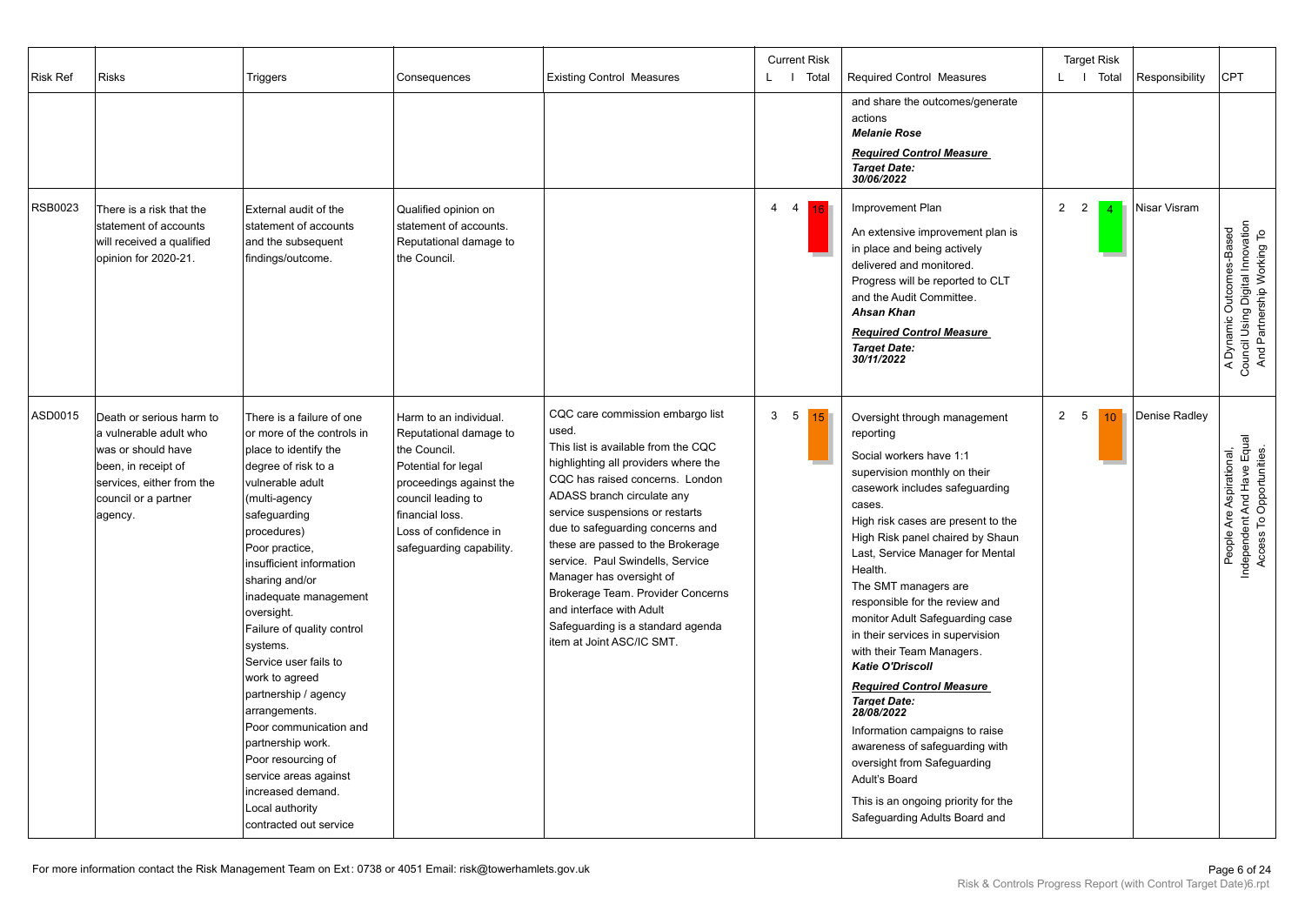|          |              |                          |              |                                  | <b>Current Risk</b> |                                       | <b>Target Risk</b> |                |     |
|----------|--------------|--------------------------|--------------|----------------------------------|---------------------|---------------------------------------|--------------------|----------------|-----|
| Risk Ref | <b>Risks</b> | Triggers                 | Consequences | <b>Existing Control Measures</b> | L   Total           | Required Control Measures             | L I Total          | Responsibility | CPT |
|          |              | do not have sufficiently |              |                                  |                     | includes the annual 'Safeguarding     |                    |                |     |
|          |              | robust safeguarding      |              |                                  |                     | Month' campaign in November           |                    |                |     |
|          |              | arrangements.            |              |                                  |                     | each year. The Independent            |                    |                |     |
|          |              |                          |              |                                  |                     | Chair takes a key role in this and    |                    |                |     |
|          |              |                          |              |                                  |                     | all SAB partners participate.         |                    |                |     |
|          |              |                          |              |                                  |                     | Specific campaigns are run at         |                    |                |     |
|          |              |                          |              |                                  |                     | other times including financial       |                    |                |     |
|          |              |                          |              |                                  |                     | abuse & scams, modern slavery,        |                    |                |     |
|          |              |                          |              |                                  |                     | domestic abuse etc.                   |                    |                |     |
|          |              |                          |              |                                  |                     | Katie O'Driscoll                      |                    |                |     |
|          |              |                          |              |                                  |                     | <b>Required Control Measure</b>       |                    |                |     |
|          |              |                          |              |                                  |                     | <b>Target Date:</b><br>28/08/2022     |                    |                |     |
|          |              |                          |              |                                  |                     | 5 year (2019 - 2024)                  |                    |                |     |
|          |              |                          |              |                                  |                     | Safeguarding Adults Board             |                    |                |     |
|          |              |                          |              |                                  |                     | Strategy                              |                    |                |     |
|          |              |                          |              |                                  |                     | The actions within the SAB            |                    |                |     |
|          |              |                          |              |                                  |                     | strategy aim to mitigate the risks    |                    |                |     |
|          |              |                          |              |                                  |                     | associated with safeguarding.         |                    |                |     |
|          |              |                          |              |                                  |                     | These are linked to the principles    |                    |                |     |
|          |              |                          |              |                                  |                     | of Safeguarding with is               |                    |                |     |
|          |              |                          |              |                                  |                     | Empowerment, Prevention,              |                    |                |     |
|          |              |                          |              |                                  |                     | Proportionality, Partnership,         |                    |                |     |
|          |              |                          |              |                                  |                     | Protection and Accountability.        |                    |                |     |
|          |              |                          |              |                                  |                     | They are also linked to the           |                    |                |     |
|          |              |                          |              |                                  |                     | principles of Making Safeguarding     |                    |                |     |
|          |              |                          |              |                                  |                     | Personal. The SAB will be             |                    |                |     |
|          |              |                          |              |                                  |                     | focusing on 3 key priorities          |                    |                |     |
|          |              |                          |              |                                  |                     | relating to transitions, self neglect |                    |                |     |
|          |              |                          |              |                                  |                     | and homelessness.                     |                    |                |     |
|          |              |                          |              |                                  |                     | <b>Katie O'Driscoll</b>               |                    |                |     |
|          |              |                          |              |                                  |                     | <b>Required Control Measure</b>       |                    |                |     |
|          |              |                          |              |                                  |                     | <b>Target Date:</b><br>28/08/2022     |                    |                |     |
|          |              |                          |              |                                  |                     | Safeguarding issues as part of        |                    |                |     |
|          |              |                          |              |                                  |                     | contract management procedures        |                    |                |     |
|          |              |                          |              |                                  |                     | Status changed to allow review        |                    |                |     |
|          |              |                          |              |                                  |                     | by Joint Director for Integrated      |                    |                |     |
|          |              |                          |              |                                  |                     | Commissioning (last reviewed          |                    |                |     |
|          |              |                          |              |                                  |                     | 2016) - contract management           |                    |                |     |
|          |              |                          |              |                                  |                     | procedures continue to focus on       |                    |                |     |
|          |              |                          |              |                                  |                     | safeguarding.                         |                    |                |     |
|          |              |                          |              |                                  |                     |                                       |                    |                |     |
|          |              |                          |              |                                  |                     |                                       |                    |                |     |
|          |              |                          |              |                                  |                     |                                       |                    |                |     |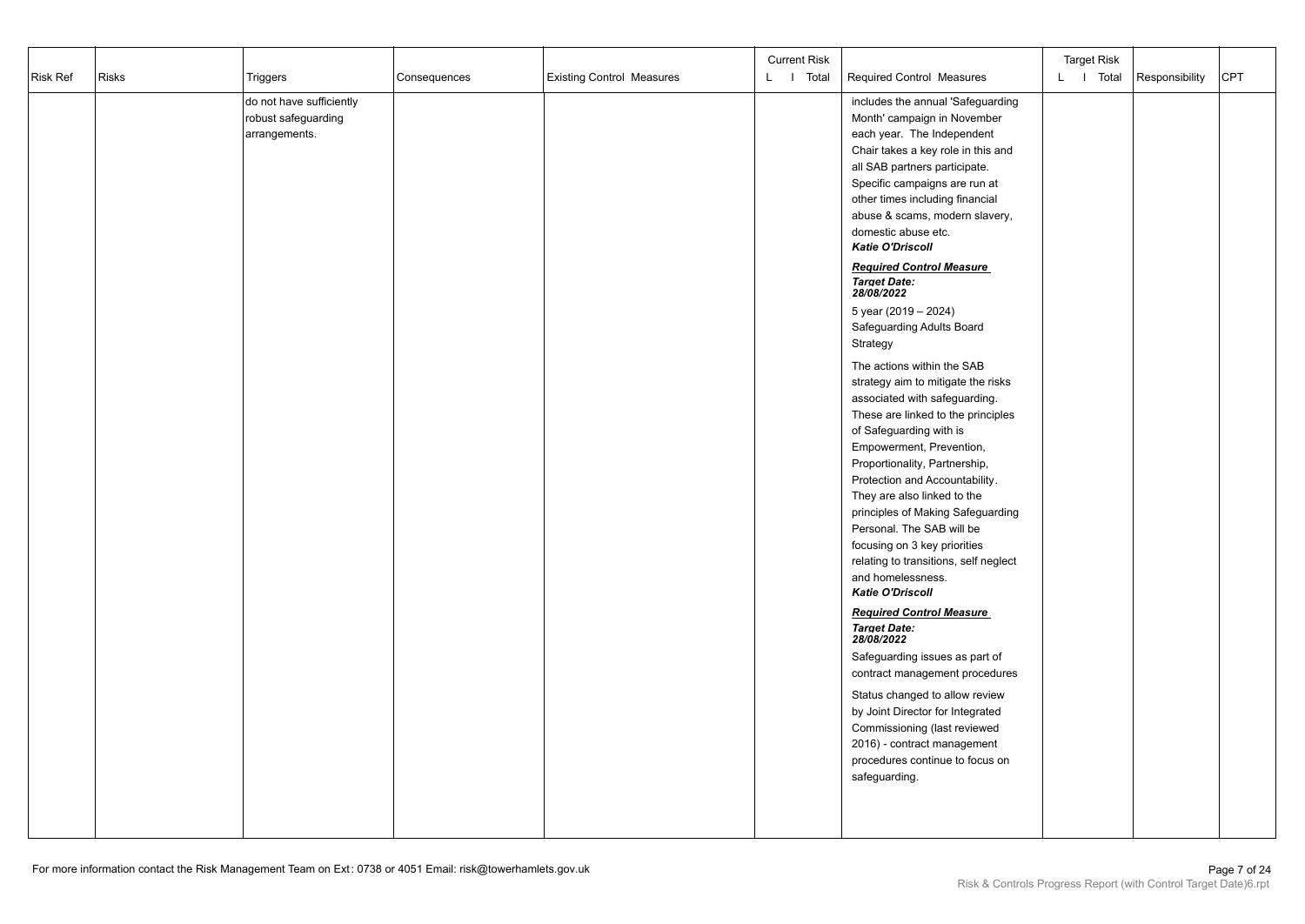|          |              |                 |              |                                  | <b>Current Risk</b> |                                     | <b>Target Risk</b> |                |            |
|----------|--------------|-----------------|--------------|----------------------------------|---------------------|-------------------------------------|--------------------|----------------|------------|
| Risk Ref | <b>Risks</b> | <b>Triggers</b> | Consequences | <b>Existing Control Measures</b> | L I Total           | <b>Required Control Measures</b>    | L I Total          | Responsibility | <b>CPT</b> |
|          |              |                 |              |                                  |                     | <b>Warwick Tomsett</b>              |                    |                |            |
|          |              |                 |              |                                  |                     |                                     |                    |                |            |
|          |              |                 |              |                                  |                     | <b>Required Control Measure</b>     |                    |                |            |
|          |              |                 |              |                                  |                     | <b>Target Date:</b><br>01/12/2021   |                    |                |            |
|          |              |                 |              |                                  |                     | Failed visit policy and procedures  |                    |                |            |
|          |              |                 |              |                                  |                     | in place.                           |                    |                |            |
|          |              |                 |              |                                  |                     | Responsibility for this policy sits |                    |                |            |
|          |              |                 |              |                                  |                     | within Commissioning and applies    |                    |                |            |
|          |              |                 |              |                                  |                     | to all commissioned services as     |                    |                |            |
|          |              |                 |              |                                  |                     | well as the Council's own           |                    |                |            |
|          |              |                 |              |                                  |                     | re-ablement service.                |                    |                |            |
|          |              |                 |              |                                  |                     | <b>Safeguarding Adults Reviews</b>  |                    |                |            |
|          |              |                 |              |                                  |                     | have identified problems with       |                    |                |            |
|          |              |                 |              |                                  |                     | compliance to this policy and it is |                    |                |            |
|          |              |                 |              |                                  |                     | crucial that it is regularly        |                    |                |            |
|          |              |                 |              |                                  |                     | reviewed and forms part of          |                    |                |            |
|          |              |                 |              |                                  |                     | contract monitoring. Status         |                    |                |            |
|          |              |                 |              |                                  |                     | changed back to in progress so      |                    |                |            |
|          |              |                 |              |                                  |                     | that a review can be provided by    |                    |                |            |
|          |              |                 |              |                                  |                     | Joint Director of Integrated        |                    |                |            |
|          |              |                 |              |                                  |                     | Commissioning - policy review to    |                    |                |            |
|          |              |                 |              |                                  |                     | be carried out (policy last         |                    |                |            |
|          |              |                 |              |                                  |                     | updated c18months ago)              |                    |                |            |
|          |              |                 |              |                                  |                     | alongside a review of intelligence  |                    |                |            |
|          |              |                 |              |                                  |                     | from contract monitoring reports.   |                    |                |            |
|          |              |                 |              |                                  |                     | <b>Warwick Tomsett</b>              |                    |                |            |
|          |              |                 |              |                                  |                     | <b>Required Control Measure</b>     |                    |                |            |
|          |              |                 |              |                                  |                     | <b>Target Date:</b><br>01/12/2021   |                    |                |            |
|          |              |                 |              |                                  |                     | <b>Safeguarding Adult Reviews</b>   |                    |                |            |
|          |              |                 |              |                                  |                     | Action Plan - implementation of     |                    |                |            |
|          |              |                 |              |                                  |                     | recommendations of all SARs         |                    |                |            |
|          |              |                 |              |                                  |                     | We have recently overhauled our     |                    |                |            |
|          |              |                 |              |                                  |                     | approach to tracking the            |                    |                |            |
|          |              |                 |              |                                  |                     | implementation of                   |                    |                |            |
|          |              |                 |              |                                  |                     | recommendations from                |                    |                |            |
|          |              |                 |              |                                  |                     | Safeguarding Adult Reviews. We      |                    |                |            |
|          |              |                 |              |                                  |                     | now have a single log providing a   |                    |                |            |
|          |              |                 |              |                                  |                     | comprehensive overview of           |                    |                |            |
|          |              |                 |              |                                  |                     | recommendations and the status      |                    |                |            |
|          |              |                 |              |                                  |                     | of action/implementation. This is   |                    |                |            |
|          |              |                 |              |                                  |                     | reported regularly to the           |                    |                |            |
|          |              |                 |              |                                  |                     | Safeguarding Adult Board.           |                    |                |            |
|          |              |                 |              |                                  |                     |                                     |                    |                |            |
|          |              |                 |              |                                  |                     |                                     |                    |                |            |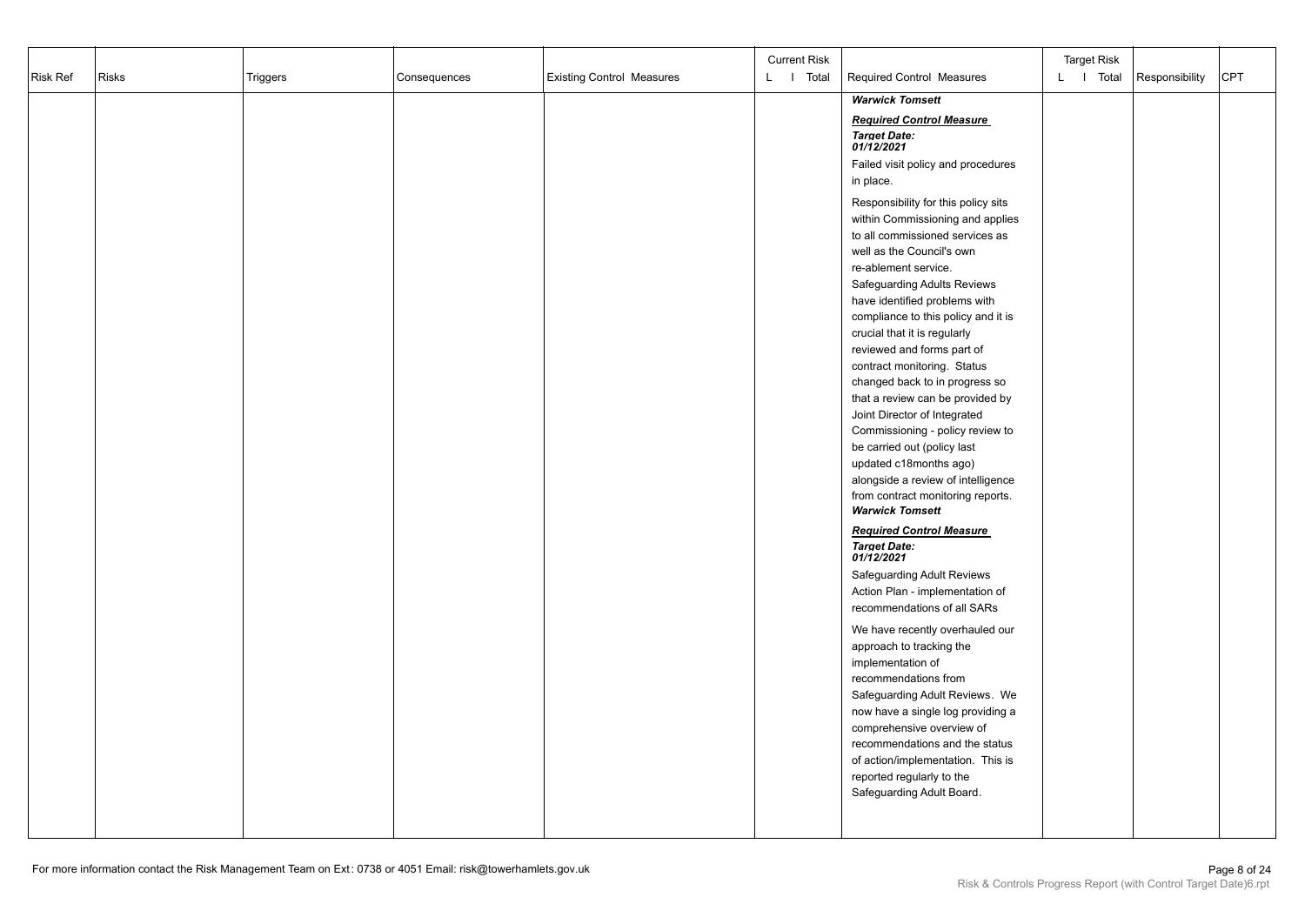| <b>Risk Ref</b> | <b>Risks</b>                                                                                | Triggers                                                                                                                                                                                                                                                                                                                                                 | <b>Existing Control Measures</b><br>Consequences                                                                                                                                                                                                                                                     |                                                                                                                                                                                                                                                                                                                                                                                                                                                                                                                                                                                                                                                                                                                                                                                                                                                                                                                                                                                                                                                                                                                                                                     | <b>Current Risk</b><br>L I Total | <b>Required Control Measures</b>                                                                                                                                                                                                                                                                                                                                                                                                                                                                                                                                                                                                                                                                                                                                                                                                                                                                                                                                                                                                                                                                                                                                                                 | <b>Target Risk</b><br>L   Total<br>Responsibility        | <b>CPT</b> |
|-----------------|---------------------------------------------------------------------------------------------|----------------------------------------------------------------------------------------------------------------------------------------------------------------------------------------------------------------------------------------------------------------------------------------------------------------------------------------------------------|------------------------------------------------------------------------------------------------------------------------------------------------------------------------------------------------------------------------------------------------------------------------------------------------------|---------------------------------------------------------------------------------------------------------------------------------------------------------------------------------------------------------------------------------------------------------------------------------------------------------------------------------------------------------------------------------------------------------------------------------------------------------------------------------------------------------------------------------------------------------------------------------------------------------------------------------------------------------------------------------------------------------------------------------------------------------------------------------------------------------------------------------------------------------------------------------------------------------------------------------------------------------------------------------------------------------------------------------------------------------------------------------------------------------------------------------------------------------------------|----------------------------------|--------------------------------------------------------------------------------------------------------------------------------------------------------------------------------------------------------------------------------------------------------------------------------------------------------------------------------------------------------------------------------------------------------------------------------------------------------------------------------------------------------------------------------------------------------------------------------------------------------------------------------------------------------------------------------------------------------------------------------------------------------------------------------------------------------------------------------------------------------------------------------------------------------------------------------------------------------------------------------------------------------------------------------------------------------------------------------------------------------------------------------------------------------------------------------------------------|----------------------------------------------------------|------------|
|                 |                                                                                             |                                                                                                                                                                                                                                                                                                                                                          |                                                                                                                                                                                                                                                                                                      |                                                                                                                                                                                                                                                                                                                                                                                                                                                                                                                                                                                                                                                                                                                                                                                                                                                                                                                                                                                                                                                                                                                                                                     |                                  | <b>Katie O'Driscoll</b><br><b>Required Control Measure</b><br><b>Target Date:</b><br>31/08/2022                                                                                                                                                                                                                                                                                                                                                                                                                                                                                                                                                                                                                                                                                                                                                                                                                                                                                                                                                                                                                                                                                                  |                                                          |            |
| <b>ICT0080</b>  | IT fail to supply hardware<br>and/or software and to<br>meet demand and enable<br>services. | 1) Step change in<br>demand that pressures<br>the need for additional<br>equipment i.e. back to<br>business initiative,<br>recruitment campaign<br>(social worked<br>increases)<br>2) Supply chain<br>disruption extending<br>delivery dates beyond<br>the project plans i.e.<br>component shortages,<br>geopolitical factors,<br>financial cycles (EOY) | Inability to migrate to NTH<br>due to IT not delivered in<br>time i.e. network, AV<br>Impact on productivity<br>due to lack of suitable<br>equipment for new<br>starters<br>Failure to achieve Back to<br><b>Business objectives</b><br>which is dependent on<br>desktop equipment being<br>deployed | Identify alternative suppliers (1)<br>Evaluate market to establish if a<br>range of suppliers would face the<br>same issues due to<br>geopolitical/finance factors<br>Improve forward planning to meet<br>demand (1)<br>Create operating mechanism for<br>understanding staff churn i.e.<br>leaver rates vs planned recruitment<br>- for all categories of staff<br>(Establishment, Agency & Inhouse<br>Temporary Resourcing (ITRES))<br>Improve forward planning to meet<br>demand (3)<br>Create operating mechanism for<br>understanding attrition rates for<br>equipment losses, breakages,<br>non-returns for example with<br>laptops. This will be owed by the IT<br>Asset Management function.<br>Improve forward planning to meet<br>demand (6)<br>Create operating mechanism for<br>ongoing maintenance and<br>monitoring of asset register in<br>parallel with the above (eg 'always<br>on' asset management)<br>Evaluate agile procurement and<br>fulfillment options (3)<br>Supplement approach adopted with<br>suppliers by prioritising of within the<br>council re. deployment. Take a<br>needs based approach to make the<br>biggest impact up front | 5 <sup>3</sup><br><b>15</b>      | Evaluate agile procurement and<br>fulfillment options (1)<br>Short/mid term 1-3 months:<br>Leverage fulfilment approaches<br>with agreed supplier (range of<br>specs/delivery dates to meet<br>demand in a phased way)<br><b>Melanie Rose</b><br><b>Required Control Measure</b><br><b>Target Date:</b><br>31/05/2022<br>Identify alternative suppliers (2)<br>Evaluate procurement terms of<br>reference as an enabler to the<br>onboarding of multiple partners<br>Review with SIRO - explore<br>option to merge with Agile<br>procurement control<br><b>Melanie Rose</b><br><b>Required Control Measure</b><br><b>Target Date:</b><br>31/05/2022<br>Improve forward planning to meet<br>demand (4)<br>Create operating mechanism for<br>understanding asset depreciation<br>terms of reference and creation<br>of timeline plan with funding<br>implications. This will be guided<br>by council policy and procedures,<br>currently deprecation will be over<br>a 4 year term<br><b>Adam Evans</b><br><b>Required Control Measure</b><br><b>Target Date:</b><br>31/05/2022<br>Improve forward planning to meet<br>demand (5)<br>Create operating mechanism for<br>ongoing funding to maintain | 3<br>$\overline{\mathbf{3}}$<br><b>Melanie Rose</b><br>9 |            |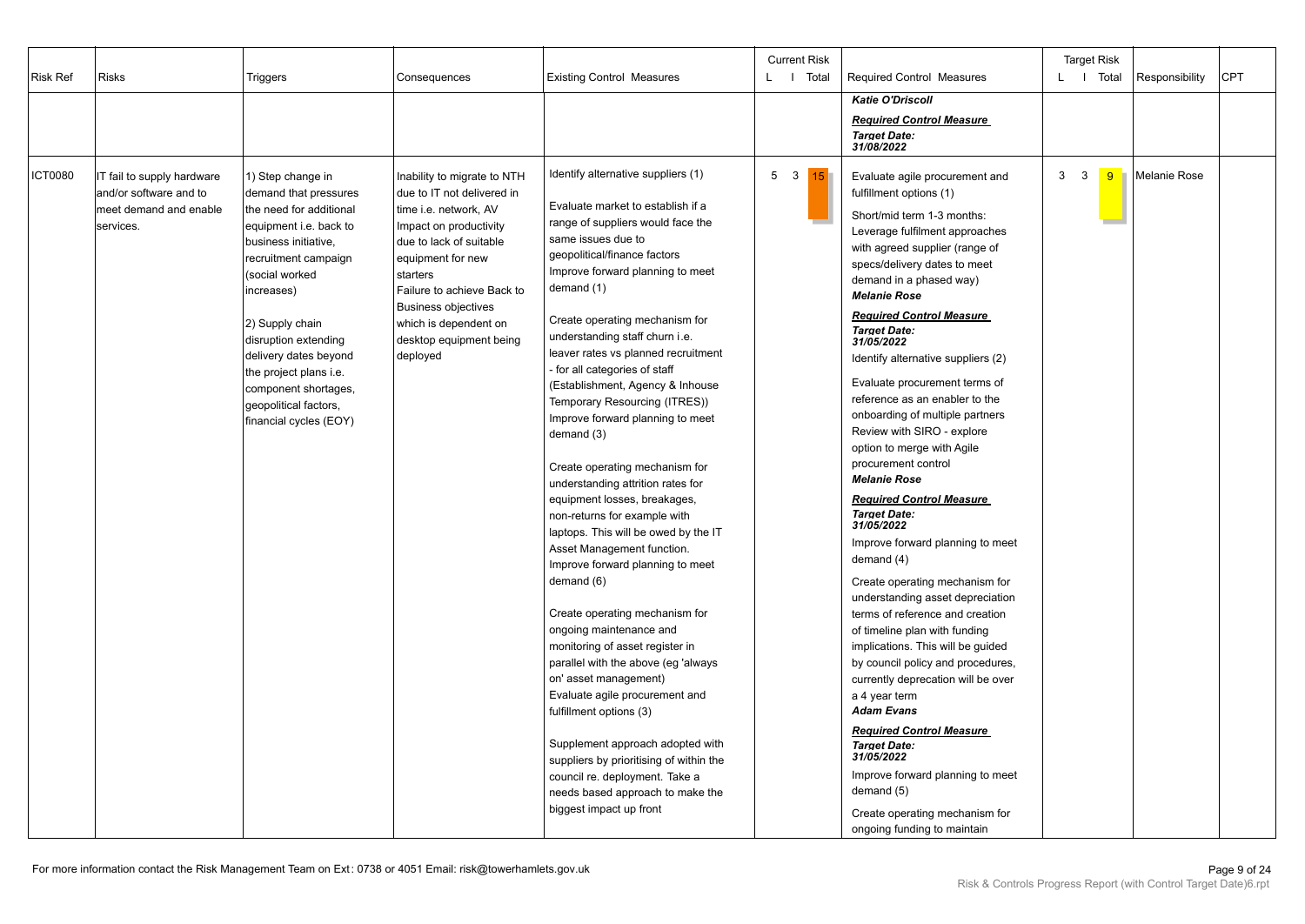|          |                                                                                                                                                                                                                                                                                        |                                                                                                                                                                                                                                                                           |                                                                                                                                                                                                                                                                        |                                                                                                                                                                                                                                                                                                                                                                                                                   | <b>Current Risk</b>  |                                                                                                                                                                                                                                                                                                                                                                                                                                                                                                                                                                                                                                                                                                                                                                                                                                                                                                                                                                       | <b>Target Risk</b>                        |                                                                      |
|----------|----------------------------------------------------------------------------------------------------------------------------------------------------------------------------------------------------------------------------------------------------------------------------------------|---------------------------------------------------------------------------------------------------------------------------------------------------------------------------------------------------------------------------------------------------------------------------|------------------------------------------------------------------------------------------------------------------------------------------------------------------------------------------------------------------------------------------------------------------------|-------------------------------------------------------------------------------------------------------------------------------------------------------------------------------------------------------------------------------------------------------------------------------------------------------------------------------------------------------------------------------------------------------------------|----------------------|-----------------------------------------------------------------------------------------------------------------------------------------------------------------------------------------------------------------------------------------------------------------------------------------------------------------------------------------------------------------------------------------------------------------------------------------------------------------------------------------------------------------------------------------------------------------------------------------------------------------------------------------------------------------------------------------------------------------------------------------------------------------------------------------------------------------------------------------------------------------------------------------------------------------------------------------------------------------------|-------------------------------------------|----------------------------------------------------------------------|
| Risk Ref | <b>Risks</b>                                                                                                                                                                                                                                                                           | Triggers                                                                                                                                                                                                                                                                  | Consequences                                                                                                                                                                                                                                                           | <b>Existing Control Measures</b>                                                                                                                                                                                                                                                                                                                                                                                  | L I Total            | Required Control Measures                                                                                                                                                                                                                                                                                                                                                                                                                                                                                                                                                                                                                                                                                                                                                                                                                                                                                                                                             | L   Total<br>Responsibility               | <b>CPT</b>                                                           |
|          |                                                                                                                                                                                                                                                                                        |                                                                                                                                                                                                                                                                           |                                                                                                                                                                                                                                                                        |                                                                                                                                                                                                                                                                                                                                                                                                                   |                      | evergreen asset estate<br><b>Melanie Rose</b><br><b>Required Control Measure</b><br><b>Target Date:</b><br>31/05/2022<br>Improve forward planning to meet<br>demand (2)<br>Create operating mechanism for<br>gaining visibility of initiatives with<br>impact on hardware or software<br>provision i.e. Projects. This will<br>performantly target the establish<br>project governance boards (DPB,<br>ITPB etc.) where a forward plan<br>for council projects are agreed<br>and scrutinised.<br><b>Adam Evans</b><br><b>Required Control Measure</b><br><b>Target Date:</b><br>31/05/2022<br>Evaluate agile procurement and<br>fulfillment options (2)<br>Longer term: 3-6 months: Work<br>with procurement, finance, legal<br>and key stakeholders to apply the<br>most appropriate procurement<br>approach based on outcomes of<br>'Identify alternative suppliers'<br><b>Melanie Rose</b><br><b>Required Control Measure</b><br><b>Target Date:</b><br>30/06/2022 |                                           |                                                                      |
| PLC0013  | Following the Grenfell<br>Fire tragedy residents of<br>tower blocks in the<br>borough are not safe or<br>do not feel safe from fire<br>following reassurance,<br>advice, interim measures<br>and completed, in<br>progress or scheduled<br>remedial actions to<br>improve fire safety. | Accountability for fire<br>safety is not correctly<br>designated,<br>communicated and<br>understood<br>Fire Risk Assessments:<br>are incomplete,<br>inadequate or not carried<br>out in accordance with<br>the latest advice from<br>DCLG and fire and<br>rescue services | Loss of life<br>Loss of housing stock<br>Lobbying and/or<br>protesting<br>The council and local<br>housing management<br>organisations loose the<br>trust of residents<br>Individual prosecution<br>under a number of Acts<br>of Parliament and<br>common law offences | Work with MHCLG to ensure<br>owners of private residential tower<br>blocks are taking measures to<br>ensure their residents safety<br>Officers within the Council,<br>representing Environmental Health,<br>Planning and Building Control and<br>Housing and Regeneration meet<br>weekly at Fire Safety meeting, to<br>discuss progress with the<br>remediation of ACM from tall<br>buildings, this also includes | 3 <sub>5</sub><br>15 | <b>Required Control Measure</b><br><b>Target Date:</b>                                                                                                                                                                                                                                                                                                                                                                                                                                                                                                                                                                                                                                                                                                                                                                                                                                                                                                                | 1<br>5<br>Ann Sutcliffe<br>5 <sup>1</sup> | Borough That Our Residents Are<br>Proud Of And Love To Live In.<br>₹ |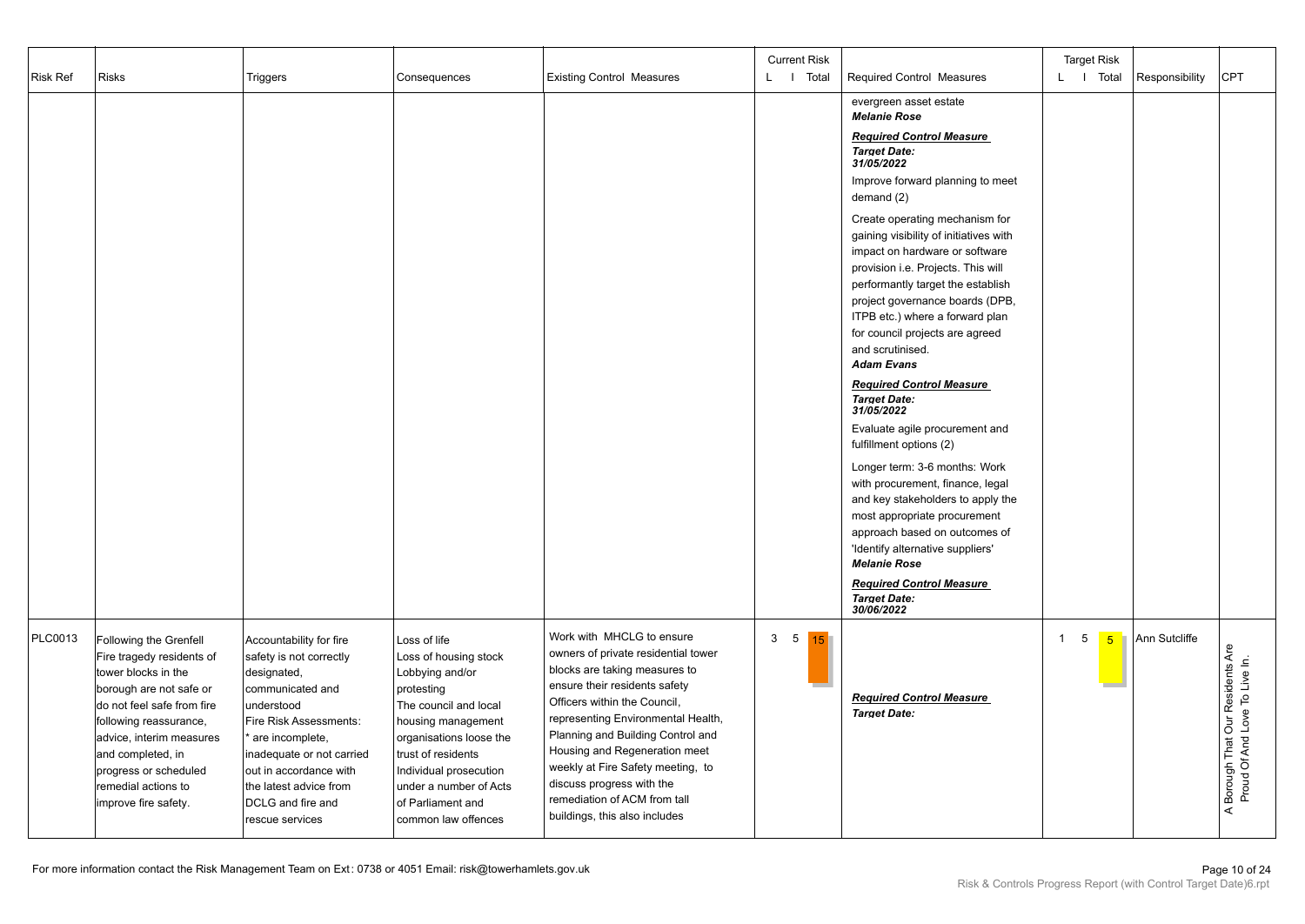|                 |              |                              |                             |                                      | <b>Current Risk</b> |                                  | <b>Target Risk</b> |                |            |
|-----------------|--------------|------------------------------|-----------------------------|--------------------------------------|---------------------|----------------------------------|--------------------|----------------|------------|
| <b>Risk Ref</b> | <b>Risks</b> | Triggers                     | Consequences                | <b>Existing Control Measures</b>     | I Total<br>L.       | <b>Required Control Measures</b> | L I Total          | Responsibility | <b>CPT</b> |
|                 |              | are not published in         | with potential penalties    | progress on responses to EWS         |                     |                                  |                    |                |            |
|                 |              | accordance with the          | including unlimited fines   | survey. Information from the EWS     |                     |                                  |                    |                |            |
|                 |              | Mayor's commitment           | and a maximum of life       | survey are inputted onto the the     |                     |                                  |                    |                |            |
|                 |              | do not include the time      | imprisonment                | Department for Levelling Up's        |                     |                                  |                    |                |            |
|                 |              | limits on                    | Corporate prosecution       | (DfLU) DELTA system and details of   |                     |                                  |                    |                |            |
|                 |              | recommendations              | with potential penalties of | information received are sent to a   |                     |                                  |                    |                |            |
|                 |              | <b>Fire Risk Assessment</b>  | unlimited fines, remedial   | Technical Officer in the Building    |                     |                                  |                    |                |            |
|                 |              | Action Plans: are not        | orders and publicity        | Control Team for analyses.           |                     |                                  |                    |                |            |
|                 |              | produced and/or              | orders                      |                                      |                     |                                  |                    |                |            |
|                 |              | delivered within             | Adverse national media      | Council Officers are in weekly       |                     |                                  |                    |                |            |
|                 |              | appropriate timescales       | coverage                    | contact with the GLA on the          |                     |                                  |                    |                |            |
|                 |              | Limited current              | Uninsured financial loss    | progress of each development's       |                     |                                  |                    |                |            |
|                 |              | contractor supplier chain    | Council perceived as not    | individual grant application to      |                     |                                  |                    |                |            |
|                 |              | for scale of identified fire | having fulfilled statutory  | remediate ACM from particular        |                     |                                  |                    |                |            |
|                 |              | safety works                 | duty to keep local housing  | buildings and this is reported back  |                     |                                  |                    |                |            |
|                 |              | Constrained and limited      | conditions under review     | to the Fire Safety Meeting.          |                     |                                  |                    |                |            |
|                 |              | ability for Tower Hamlets    |                             |                                      |                     |                                  |                    |                |            |
|                 |              | Homes to complete all the    |                             | This has now progressed to EWS       |                     |                                  |                    |                |            |
|                 |              | Fire Risk Assessment         |                             | work and applications to the         |                     |                                  |                    |                |            |
|                 |              | work identified in the       |                             | Department for Levelling Up's        |                     |                                  |                    |                |            |
|                 |              | new round of                 |                             | (DfLU) BSF fund to remediate         |                     |                                  |                    |                |            |
|                 |              | comprehensive Fire Risk      |                             | materials of concern other than      |                     |                                  |                    |                |            |
|                 |              | Assessments                  |                             | ACM.                                 |                     |                                  |                    |                |            |
|                 |              | Unable to justify block      |                             |                                      |                     |                                  |                    |                |            |
|                 |              | prioritisation policy for    |                             | Likewise Officers are in regular     |                     |                                  |                    |                |            |
|                 |              | programmes of Fire Risk      |                             | dialogue with DfLU on buildings      |                     |                                  |                    |                |            |
|                 |              | Assessment works             |                             | which are of concern and also to     |                     |                                  |                    |                |            |
|                 |              | Leaseholders do not fit      |                             | discuss various freeholders and      |                     |                                  |                    |                |            |
|                 |              | fire rated flat entry doors  |                             | managing agents who are not          |                     |                                  |                    |                |            |
|                 |              | (ALL flat entrance doors     |                             | communicating well or slow in        |                     |                                  |                    |                |            |
|                 |              | in a block will need to be   |                             | responding for information           |                     |                                  |                    |                |            |
|                 |              | compliant to achieve         |                             | requests.                            |                     |                                  |                    |                |            |
|                 |              | good fire                    |                             |                                      |                     |                                  |                    |                |            |
|                 |              | compartmentalisation and     |                             | Monthly meetings are held with       |                     |                                  |                    |                |            |
|                 |              | a 'Tolerable' fire safety    |                             | DfLU and Council officers to monitor |                     |                                  |                    |                |            |
|                 |              | standard)                    |                             | progress on each building of         |                     |                                  |                    |                |            |
|                 |              | Fire safety measures are     |                             | concern.                             |                     |                                  |                    |                |            |
|                 |              | uncoordinated                |                             |                                      |                     |                                  |                    |                |            |
|                 |              |                              |                             | Tower Hamlets Housing Forum,         |                     |                                  |                    |                |            |
|                 |              |                              |                             | Council Officers and the London      |                     |                                  |                    |                |            |
|                 |              |                              |                             | Fire Brigade have a close working    |                     |                                  |                    |                |            |
|                 |              |                              |                             | partnership on resident              |                     |                                  |                    |                |            |
|                 |              |                              |                             | consultation.                        |                     |                                  |                    |                |            |
|                 |              |                              |                             | <b>LBTH Client Management</b>        |                     |                                  |                    |                |            |
|                 |              |                              |                             | Fire risk assessments for all        |                     |                                  |                    |                |            |
|                 |              |                              |                             |                                      |                     |                                  |                    |                |            |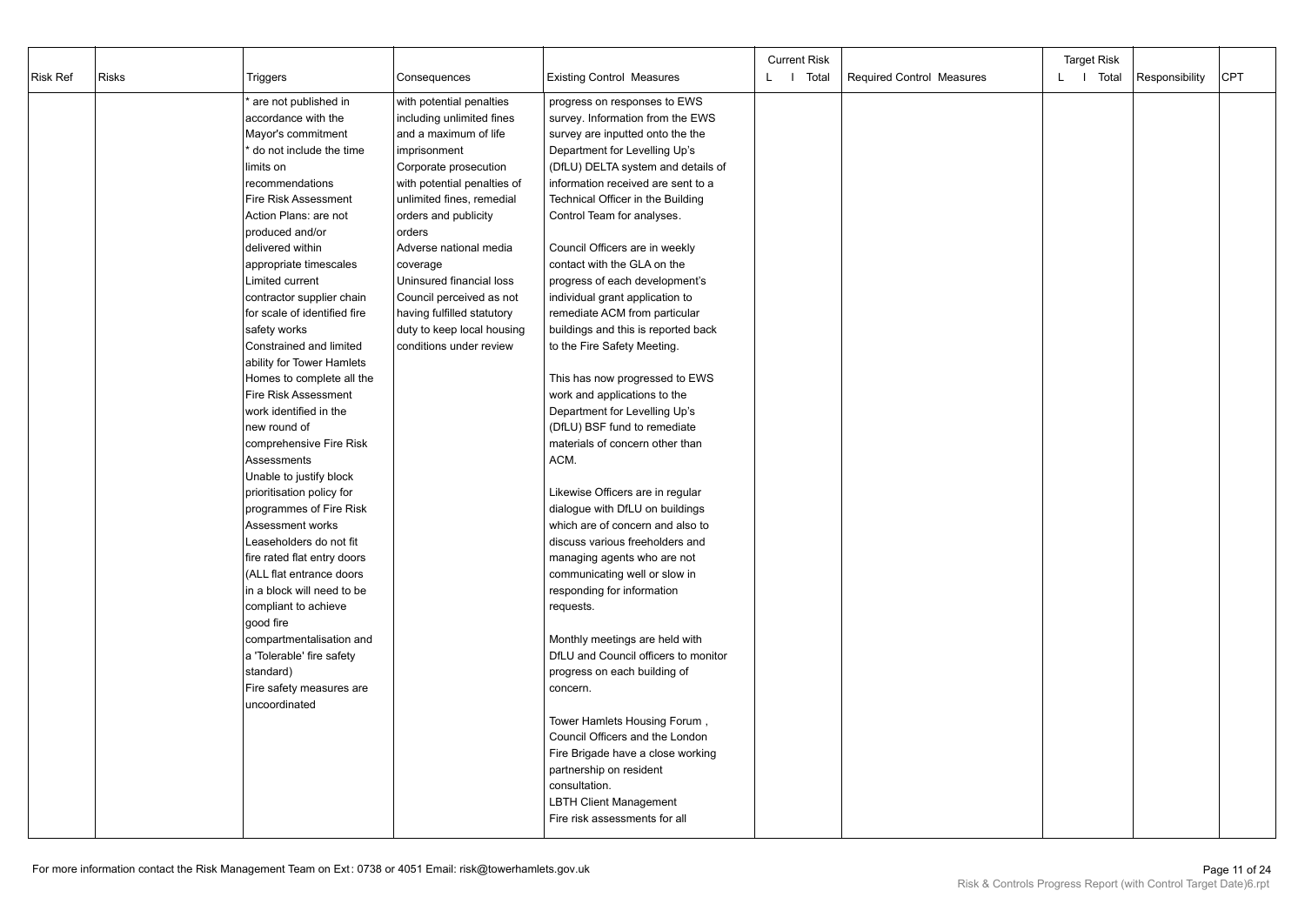| Risk Ref | <b>Risks</b> | Triggers | Consequences | <b>Existing Control Measures</b>                                      | <b>Current Risk</b><br>L I Total | Required Control Measures | <b>Target Risk</b><br>L I Total | Responsibility | <b>CPT</b> |
|----------|--------------|----------|--------------|-----------------------------------------------------------------------|----------------------------------|---------------------------|---------------------------------|----------------|------------|
|          |              |          |              | buildings are up to date and FRA as                                   |                                  |                           |                                 |                |            |
|          |              |          |              | fire risk assessor UKAS credited.                                     |                                  |                           |                                 |                |            |
|          |              |          |              | There are                                                             |                                  |                           |                                 |                |            |
|          |              |          |              | No building categorised as                                            |                                  |                           |                                 |                |            |
|          |              |          |              | substantial or intolerable level of                                   |                                  |                           |                                 |                |            |
|          |              |          |              | risk.                                                                 |                                  |                           |                                 |                |            |
|          |              |          |              | All high-rise buildings surveyed in<br>early 2020 and none has been   |                                  |                           |                                 |                |            |
|          |              |          |              | identified with High Pressure                                         |                                  |                           |                                 |                |            |
|          |              |          |              | Laminate (HPL) or Aluminium                                           |                                  |                           |                                 |                |            |
|          |              |          |              | Composite Material ACM cladding.                                      |                                  |                           |                                 |                |            |
|          |              |          |              | Cladding on 2 tower blocks (malting                                   |                                  |                           |                                 |                |            |
|          |              |          |              | & Brewster), where there were                                         |                                  |                           |                                 |                |            |
|          |              |          |              | concerns, has been removed                                            |                                  |                           |                                 |                |            |
|          |              |          |              | already.                                                              |                                  |                           |                                 |                |            |
|          |              |          |              | Joint working with THH in                                             |                                  |                           |                                 |                |            |
|          |              |          |              | preparation of the Building Safety                                    |                                  |                           |                                 |                |            |
|          |              |          |              | Bill including, a pilot of a building                                 |                                  |                           |                                 |                |            |
|          |              |          |              | safety case, ICT preparation, and a                                   |                                  |                           |                                 |                |            |
|          |              |          |              | paper which will spell out the roles                                  |                                  |                           |                                 |                |            |
|          |              |          |              | and responsibilities including those                                  |                                  |                           |                                 |                |            |
|          |              |          |              | of the Accountable Person and the                                     |                                  |                           |                                 |                |            |
|          |              |          |              | <b>Building safety Manager is</b>                                     |                                  |                           |                                 |                |            |
|          |              |          |              | earmarked for November Cabinet.                                       |                                  |                           |                                 |                |            |
|          |              |          |              | A leading fire engineering                                            |                                  |                           |                                 |                |            |
|          |              |          |              | consultancy has reviewed all                                          |                                  |                           |                                 |                |            |
|          |              |          |              | buildings over 6 storey and                                           |                                  |                           |                                 |                |            |
|          |              |          |              | identified those that may present a                                   |                                  |                           |                                 |                |            |
|          |              |          |              | greater level of risk. Subject to                                     |                                  |                           |                                 |                |            |
|          |              |          |              | approval of LBTH, we will shortly                                     |                                  |                           |                                 |                |            |
|          |              |          |              | carryout external wall surveys on                                     |                                  |                           |                                 |                |            |
|          |              |          |              | these buildings (by April 2022).                                      |                                  |                           |                                 |                |            |
|          |              |          |              | Procurement is underway to                                            |                                  |                           |                                 |                |            |
|          |              |          |              | appoint more permanently a fire                                       |                                  |                           |                                 |                |            |
|          |              |          |              | engineering consultant to complete                                    |                                  |                           |                                 |                |            |
|          |              |          |              | fire strategies, means of escape<br>reports and external wall surveys |                                  |                           |                                 |                |            |
|          |              |          |              |                                                                       |                                  |                           |                                 |                |            |
|          |              |          |              | for all other buildings that require<br>one.                          |                                  |                           |                                 |                |            |
|          |              |          |              | THH regularly communicate with                                        |                                  |                           |                                 |                |            |
|          |              |          |              | residents through newsletters and                                     |                                  |                           |                                 |                |            |
|          |              |          |              | resident association presentation in                                  |                                  |                           |                                 |                |            |
|          |              |          |              | conjunction with the London Fire                                      |                                  |                           |                                 |                |            |
|          |              |          |              | Brigade. We also meet with the LFB                                    |                                  |                           |                                 |                |            |
|          |              |          |              | on a regular basis.                                                   |                                  |                           |                                 |                |            |
|          |              |          |              |                                                                       |                                  |                           |                                 |                |            |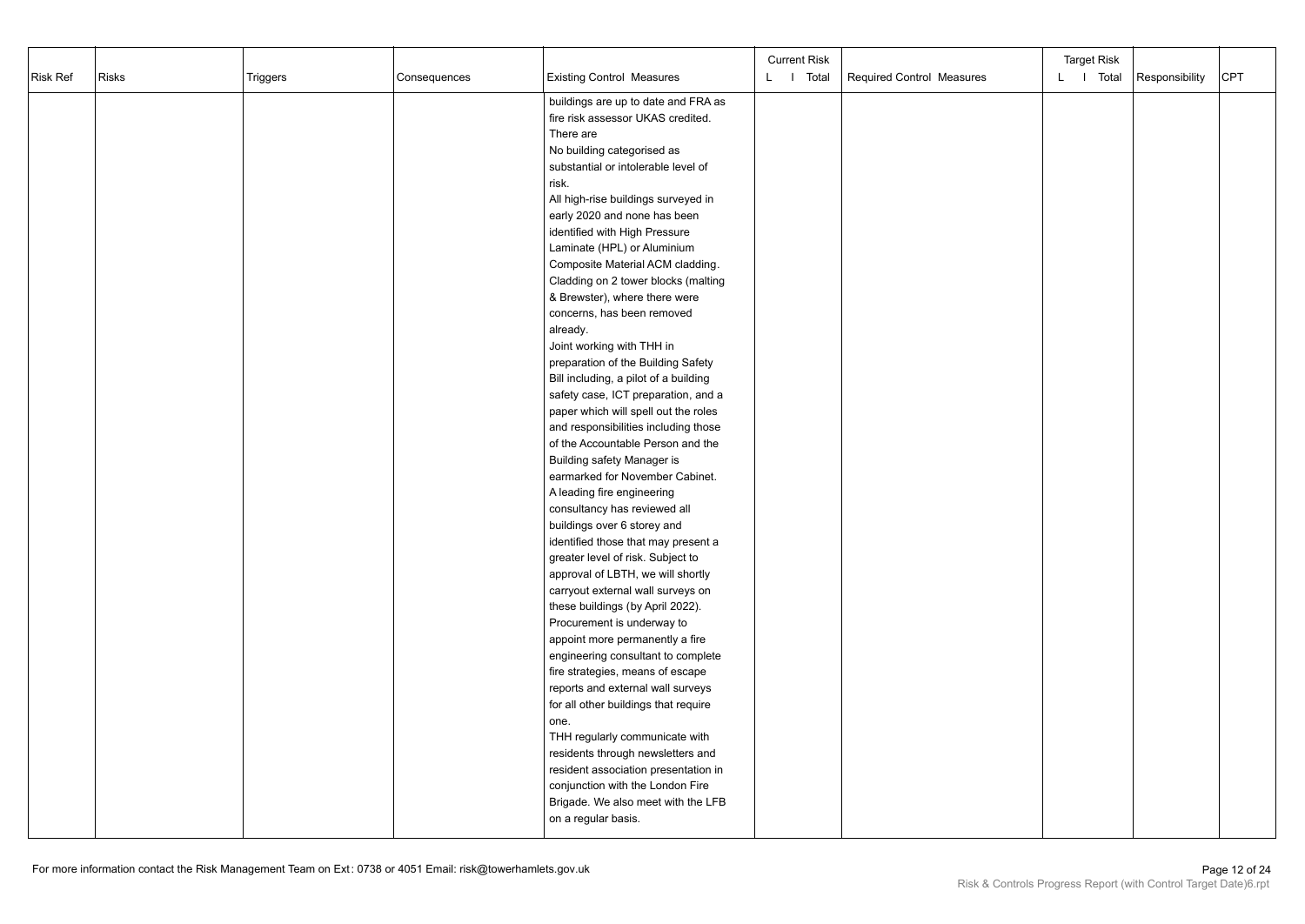| Risk Ref | <b>Risks</b>                                                                                                                                                                                                                                                                                                                                                                                                                                                                                                                 | Triggers                                                                                                                                                                                                                                                                                                                                                                                                                                                                                                                                        | Consequences                          | <b>Existing Control Measures</b>                                                                                                                                                                                                                                                                                                                                                                                                                                                                                                                                                                                                                 | <b>Current Risk</b><br>L   Total | <b>Required Control Measures</b>                                                                                                                                                                                                                                                                                                                                                                                                                                                                                                                                                                                                                                                                                                                                  | <b>Target Risk</b><br>L   Total                            | Responsibility | <b>CPT</b>                                                                                 |
|----------|------------------------------------------------------------------------------------------------------------------------------------------------------------------------------------------------------------------------------------------------------------------------------------------------------------------------------------------------------------------------------------------------------------------------------------------------------------------------------------------------------------------------------|-------------------------------------------------------------------------------------------------------------------------------------------------------------------------------------------------------------------------------------------------------------------------------------------------------------------------------------------------------------------------------------------------------------------------------------------------------------------------------------------------------------------------------------------------|---------------------------------------|--------------------------------------------------------------------------------------------------------------------------------------------------------------------------------------------------------------------------------------------------------------------------------------------------------------------------------------------------------------------------------------------------------------------------------------------------------------------------------------------------------------------------------------------------------------------------------------------------------------------------------------------------|----------------------------------|-------------------------------------------------------------------------------------------------------------------------------------------------------------------------------------------------------------------------------------------------------------------------------------------------------------------------------------------------------------------------------------------------------------------------------------------------------------------------------------------------------------------------------------------------------------------------------------------------------------------------------------------------------------------------------------------------------------------------------------------------------------------|------------------------------------------------------------|----------------|--------------------------------------------------------------------------------------------|
|          |                                                                                                                                                                                                                                                                                                                                                                                                                                                                                                                              |                                                                                                                                                                                                                                                                                                                                                                                                                                                                                                                                                 |                                       | THH/LBTH capital investment<br>programme has been reviewed and<br>refocussed the works programme<br>to accelerate front door<br>replacements and make provision<br>for major works arising from EWS<br>surveys and Type 4 fire risk<br>assessments.<br>THH report progress on major<br>works projects as well as more<br>broadly on compliance at regular<br>liaison meetings with the LBTH<br>client team.<br>Fire Safety is also regularly<br>discussed at QSM and the Mayor's<br>Housing meeting<br>A monthly compliance dashboard is<br>in place that covers a wide range<br>of compliance related KPIs including<br>those relevant to fire. |                                  |                                                                                                                                                                                                                                                                                                                                                                                                                                                                                                                                                                                                                                                                                                                                                                   |                                                            |                |                                                                                            |
| ASD0038  | There is a risk that the<br>Council will fail to comply<br>with its obligations in<br>relation to the Protection<br>of Freedoms Act 2012<br>and therefore failing to<br>meet the Code of Practice<br>compiled under that Act<br>by the Home Office<br>Surveillance Camera<br>Commissioner (SCC) for<br>the operation of video<br>surveillance systems.<br>The Council may also fail<br>to meet the requirements<br>of the Data Protection Act<br>2018 related to the use<br>and management of video<br>surveillance systems. | A lack of appropriate<br>governance, policy and<br>standard operating<br>procedures.<br>No asset registers for<br>surveillance systems.<br>Out of date or missing<br>Data Processing Impact<br>Assessments<br>No SLAs with major<br>stakeholders such as the<br>Police and Transport for<br>London<br>A lack of compliance<br>with agreed governance,<br>policy and procedures.<br>An inspection by the<br>Surevillance Camera<br>Commissioner.<br>An inspection by the<br>Information<br>Commissioner.<br>A freedom of information<br>request. | Financial, legal and<br>reputational. | <b>Service Actions</b><br>Ensure an updated DPIA is in place<br>for all departmental VSS systems.<br>Ensure DPIAs are quality assured<br>by Information & Governance Team<br>and signed off<br>Ensure robust information sharing<br>agreements are in place where<br>appropriate for all departmental<br><b>VSS</b><br>Ensure Asset management<br>registers are maintained.<br>Ensure DLTs and Directors are<br>appraised of progress and risks.                                                                                                                                                                                                 | 3 <sub>4</sub><br>12             | Improvement Action Plan<br>Completion<br>SPP have been commissioned by<br>the Senior Responsible Officer to<br>draft an action plan and ensure<br>we are complaint with the<br>regulations. SPP will also draft<br>the Council policies and<br>procedures. All the client<br>departments such as Parks, FM,<br>Parking and CCTV will need to<br>ensure that they implement the<br>action plan, policies and<br>procedures. The action plan will<br>be monitored by the Information<br>Governance Board. Each client<br>department to nominate a lead, a<br>Single Point of Contact (SPOC)<br>who will be responsible for all<br>operational matters relating to<br>surveillance cameras and they<br>will act as the main contact point<br>for anything related to | $\overline{2}$<br>$\overline{2}$<br>$\boldsymbol{\Lambda}$ | Denise Radley  | A Dynamic Outcomes-Based<br>Council Using Digital Innovation<br>And Partnership Working To |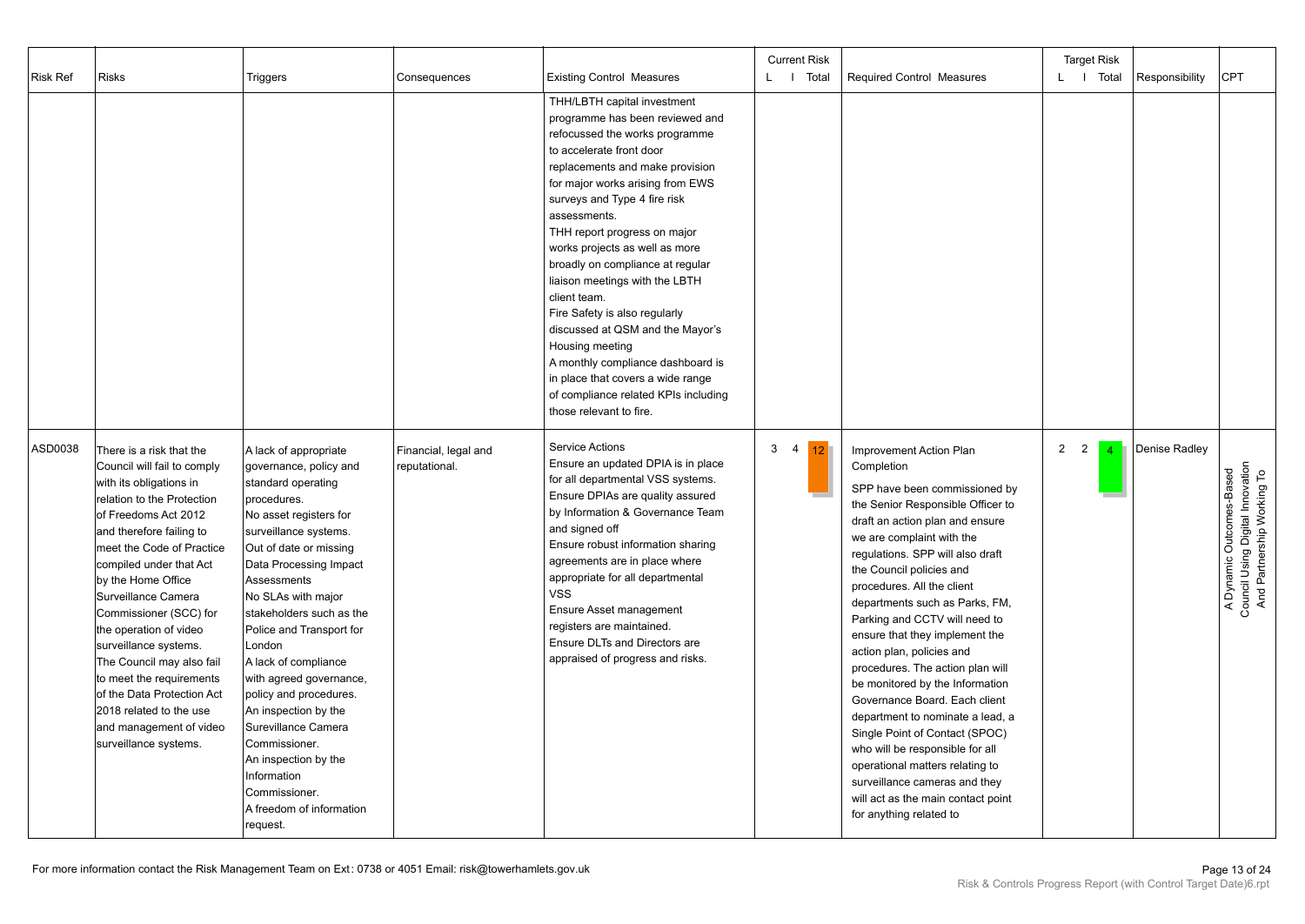| Risk Ref | <b>Risks</b><br>Triggers | Consequences | <b>Existing Control Measures</b> | <b>Current Risk</b><br>L I Total | <b>Required Control Measures</b>                                                                                                                                                                                                                                                                                                                                          | <b>Target Risk</b><br>L I Total | Responsibility | <b>CPT</b> |
|----------|--------------------------|--------------|----------------------------------|----------------------------------|---------------------------------------------------------------------------------------------------------------------------------------------------------------------------------------------------------------------------------------------------------------------------------------------------------------------------------------------------------------------------|---------------------------------|----------------|------------|
|          |                          |              |                                  |                                  | surveillance camera systems.<br>They SPOCs will support the SRO<br>regarding compliance with<br>Protection of Freedoms Act.<br><b>Ann Corbett</b><br><b>Required Control Measure</b><br><b>Target Date:</b><br>31/03/2022<br>Service Actions<br>Ensure an updated DPIA is in<br>place for all departmental VSS<br>systems.                                                |                                 |                |            |
|          |                          |              |                                  |                                  | Ensure DPIAs are quality assured<br>by Information & Governance<br>Team and signed off<br>Ensure robust information sharing<br>agreements are in place where<br>appropriate for all departmental<br><b>VSS</b><br>Ensure Asset management<br>registers are maintained.<br>Ensure DLTs and Directors are<br>appraised of progress and risks.<br><b>Peter Allnutt</b>       |                                 |                |            |
|          |                          |              |                                  |                                  | <b>Required Control Measure</b><br><b>Target Date:</b><br>31/12/2021<br>Service Actions<br>Ensure an updated DPIA is in<br>place for all departmental VSS<br>systems.<br>Ensure DPIAs are quality assured<br>by Information & Governance<br>Team and signed off<br>Ensure robust information sharing<br>agreements are in place where<br>appropriate for all departmental |                                 |                |            |
|          |                          |              |                                  |                                  | <b>VSS</b><br>Ensure Asset management<br>registers are maintained.<br>Ensure DLTs and Directors are<br>appraised of progress and risks.                                                                                                                                                                                                                                   |                                 |                |            |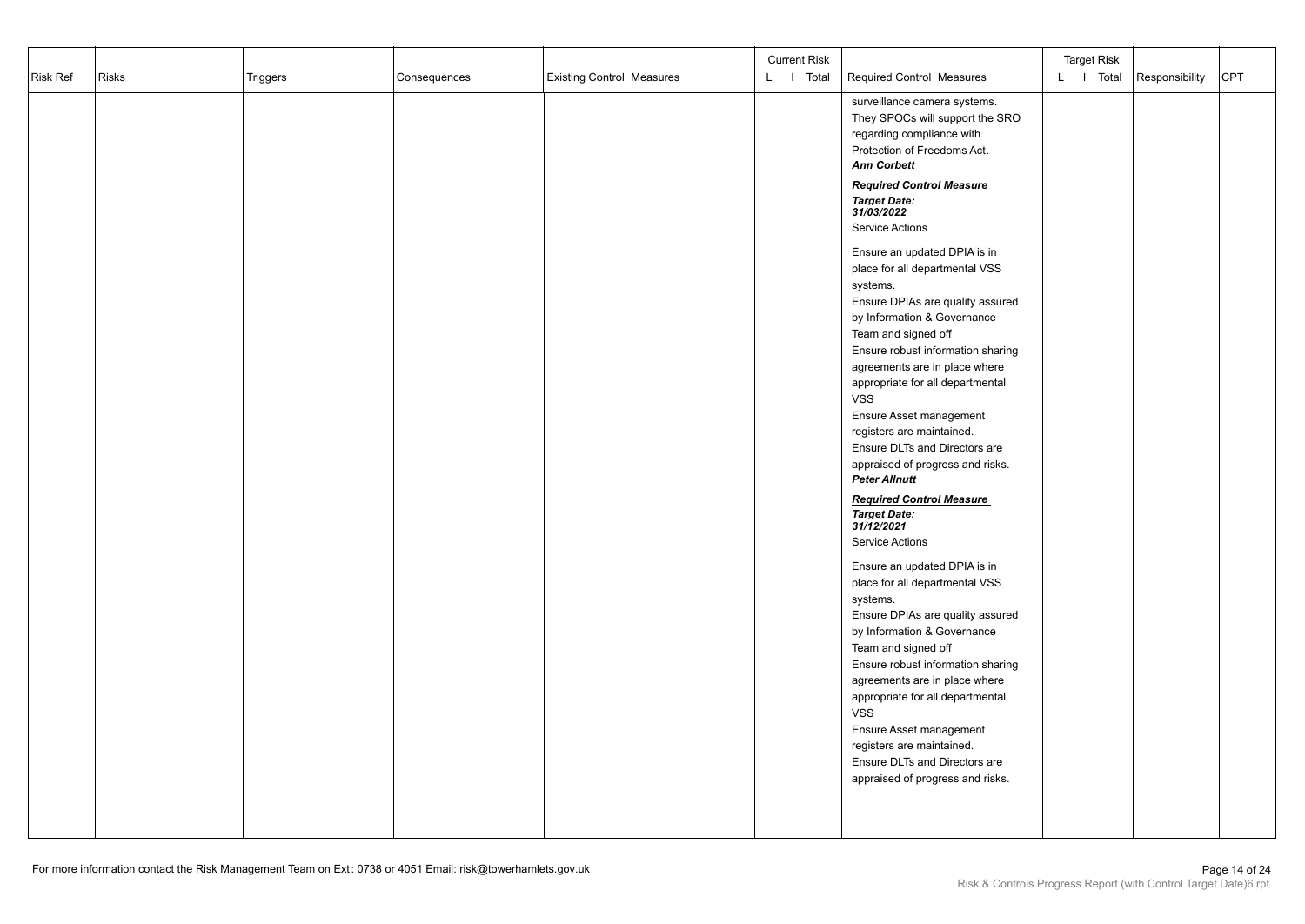|                 |              |          |              |                                  | <b>Current Risk</b> |                                                                   | <b>Target Risk</b> |                |     |
|-----------------|--------------|----------|--------------|----------------------------------|---------------------|-------------------------------------------------------------------|--------------------|----------------|-----|
| <b>Risk Ref</b> | <b>Risks</b> | Triggers | Consequences | <b>Existing Control Measures</b> | L   Total           | Required Control Measures                                         | L I Total          | Responsibility | CPT |
|                 |              |          |              |                                  |                     | <b>Michael Darby</b>                                              |                    |                |     |
|                 |              |          |              |                                  |                     | <b>Required Control Measure</b>                                   |                    |                |     |
|                 |              |          |              |                                  |                     | <b>Target Date:</b><br>31/12/2021                                 |                    |                |     |
|                 |              |          |              |                                  |                     | <b>Service Actions</b>                                            |                    |                |     |
|                 |              |          |              |                                  |                     | Ensure an updated DPIA is in                                      |                    |                |     |
|                 |              |          |              |                                  |                     | place for all departmental VSS                                    |                    |                |     |
|                 |              |          |              |                                  |                     | systems.                                                          |                    |                |     |
|                 |              |          |              |                                  |                     | Ensure DPIAs are quality assured                                  |                    |                |     |
|                 |              |          |              |                                  |                     | by Information & Governance                                       |                    |                |     |
|                 |              |          |              |                                  |                     | Team and signed off<br>Ensure robust information sharing          |                    |                |     |
|                 |              |          |              |                                  |                     | agreements are in place where                                     |                    |                |     |
|                 |              |          |              |                                  |                     | appropriate for all departmental                                  |                    |                |     |
|                 |              |          |              |                                  |                     | <b>VSS</b>                                                        |                    |                |     |
|                 |              |          |              |                                  |                     | Ensure Asset management                                           |                    |                |     |
|                 |              |          |              |                                  |                     | registers are maintained.<br>Ensure DLTs and Directors are        |                    |                |     |
|                 |              |          |              |                                  |                     | appraised of progress and risks.                                  |                    |                |     |
|                 |              |          |              |                                  |                     | <b>Chris Smith</b>                                                |                    |                |     |
|                 |              |          |              |                                  |                     | <b>Required Control Measure</b>                                   |                    |                |     |
|                 |              |          |              |                                  |                     | <b>Target Date:</b><br>31/12/2021                                 |                    |                |     |
|                 |              |          |              |                                  |                     | <b>Service Actions</b>                                            |                    |                |     |
|                 |              |          |              |                                  |                     |                                                                   |                    |                |     |
|                 |              |          |              |                                  |                     | Ensure an updated DPIA is in<br>place for all departmental VSS    |                    |                |     |
|                 |              |          |              |                                  |                     | systems.                                                          |                    |                |     |
|                 |              |          |              |                                  |                     | Ensure DPIAs are quality assured                                  |                    |                |     |
|                 |              |          |              |                                  |                     | by Information & Governance                                       |                    |                |     |
|                 |              |          |              |                                  |                     | Team and signed off                                               |                    |                |     |
|                 |              |          |              |                                  |                     | Ensure robust information sharing                                 |                    |                |     |
|                 |              |          |              |                                  |                     | agreements are in place where<br>appropriate for all departmental |                    |                |     |
|                 |              |          |              |                                  |                     | <b>VSS</b>                                                        |                    |                |     |
|                 |              |          |              |                                  |                     | Ensure Asset management                                           |                    |                |     |
|                 |              |          |              |                                  |                     | registers are maintained.                                         |                    |                |     |
|                 |              |          |              |                                  |                     | Ensure DLTs and Directors are                                     |                    |                |     |
|                 |              |          |              |                                  |                     | appraised of progress and risks.<br>Sam Brown                     |                    |                |     |
|                 |              |          |              |                                  |                     | <b>Required Control Measure</b>                                   |                    |                |     |
|                 |              |          |              |                                  |                     | <b>Target Date:</b>                                               |                    |                |     |
|                 |              |          |              |                                  |                     | 20/06/2022                                                        |                    |                |     |
|                 |              |          |              |                                  |                     | Service Actions                                                   |                    |                |     |
|                 |              |          |              |                                  |                     | Ensure an updated DPIA is in                                      |                    |                |     |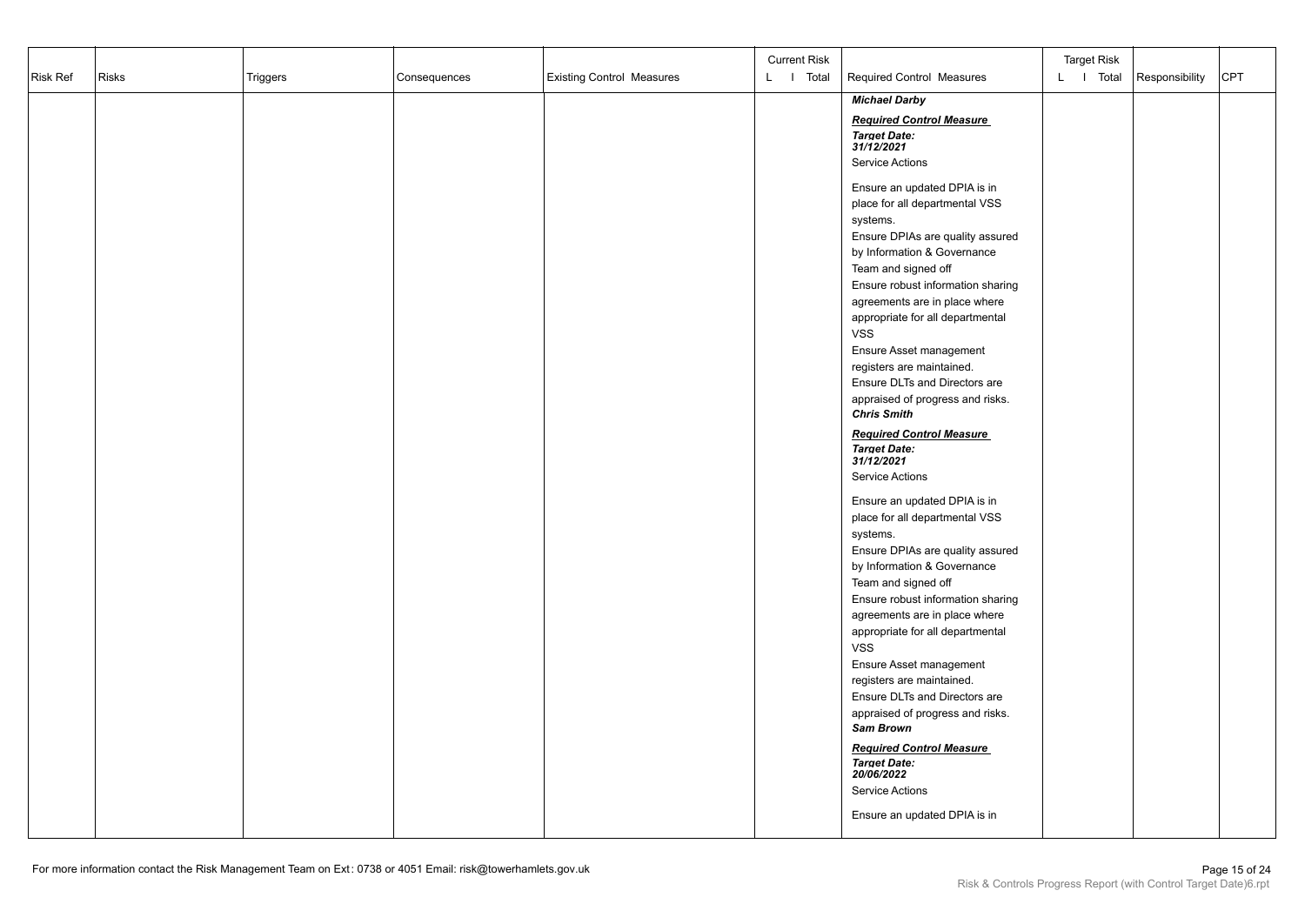| Risk Ref | <b>Risks</b>                                                                                                                                                                                                                                                                                                                                                                                                                                                                                                                                                                         | Triggers                            | Consequences                                                            | <b>Existing Control Measures</b> | <b>Current Risk</b><br>L   Total | <b>Required Control Measures</b>                                                                                                                                                                                                                                                                                                                                                                                                                                                                                                                                                                                                                                                                                                                                                                                                                                     | <b>Target Risk</b><br>L   Total | Responsibility    | <b>CPT</b> |
|----------|--------------------------------------------------------------------------------------------------------------------------------------------------------------------------------------------------------------------------------------------------------------------------------------------------------------------------------------------------------------------------------------------------------------------------------------------------------------------------------------------------------------------------------------------------------------------------------------|-------------------------------------|-------------------------------------------------------------------------|----------------------------------|----------------------------------|----------------------------------------------------------------------------------------------------------------------------------------------------------------------------------------------------------------------------------------------------------------------------------------------------------------------------------------------------------------------------------------------------------------------------------------------------------------------------------------------------------------------------------------------------------------------------------------------------------------------------------------------------------------------------------------------------------------------------------------------------------------------------------------------------------------------------------------------------------------------|---------------------------------|-------------------|------------|
|          |                                                                                                                                                                                                                                                                                                                                                                                                                                                                                                                                                                                      |                                     |                                                                         |                                  |                                  | place for all departmental VSS<br>systems.<br>Ensure DPIAs are quality assured<br>by Information & Governance<br>Team and signed off<br>Ensure robust information sharing<br>agreements are in place where<br>appropriate for all departmental<br><b>VSS</b><br>Ensure Asset management<br>registers are maintained.<br>Ensure DLTs and Directors are<br>appraised of progress and risks.<br>Raj Chand<br><b>Required Control Measure</b><br><b>Target Date:</b><br>31/05/2022                                                                                                                                                                                                                                                                                                                                                                                       |                                 |                   |            |
| ASD0046  | There is a risk that<br>current outbreak plan<br>measures set out in the<br>LOMP - surveillance,<br>outbreak management,<br>testing, vaccination,<br>comms and inequalities -<br>prove ineffective at<br>controlling transmission<br>and reduce disease<br>severity. The removal of<br>national restrictions to<br>control the pandemic is<br>likely to exacerbate this<br>risk. The risk is likely to be<br>felt unequally across our<br>communities and this<br>must be factored into our<br>mitigation efforts e.g.<br>targeting vaccine at high<br>risk/un vaccinated<br>groups. | COVID-19 and variants<br>of concern | Infections rate rise,<br>hospitalisations increase,<br>deaths increase. |                                  | $3 \quad 4$<br>12 <sup>°</sup>   | Local Outbreak Management Plan<br>Local Outbreak Management Plan<br>(surveillance, testing,<br>vaccination, prevention &<br>outbreak management, equalities,<br>communication & engagement)<br>providing for evidence led public<br>health interventions to control<br>transmission and reduce severity<br>e.g. targeted testing and vaccine<br>programme. Clear and robust<br>governance made up of CLT<br>Gold, Health Protection Board and<br>Local Engagement Board and<br>workstream groups, effective<br>community mobilisation, visible<br>professional and political<br>leadership, data flow from<br>national system, collaboration<br>with London Coronavirus<br>Response Cell and North East<br>London Incident Management<br>Team, communications plan.<br><b>Somen Banerjee</b><br><b>Required Control Measure</b><br><b>Target Date:</b><br>31/03/2023 | $3 \quad 3$<br>9                | Somen<br>Banerjee |            |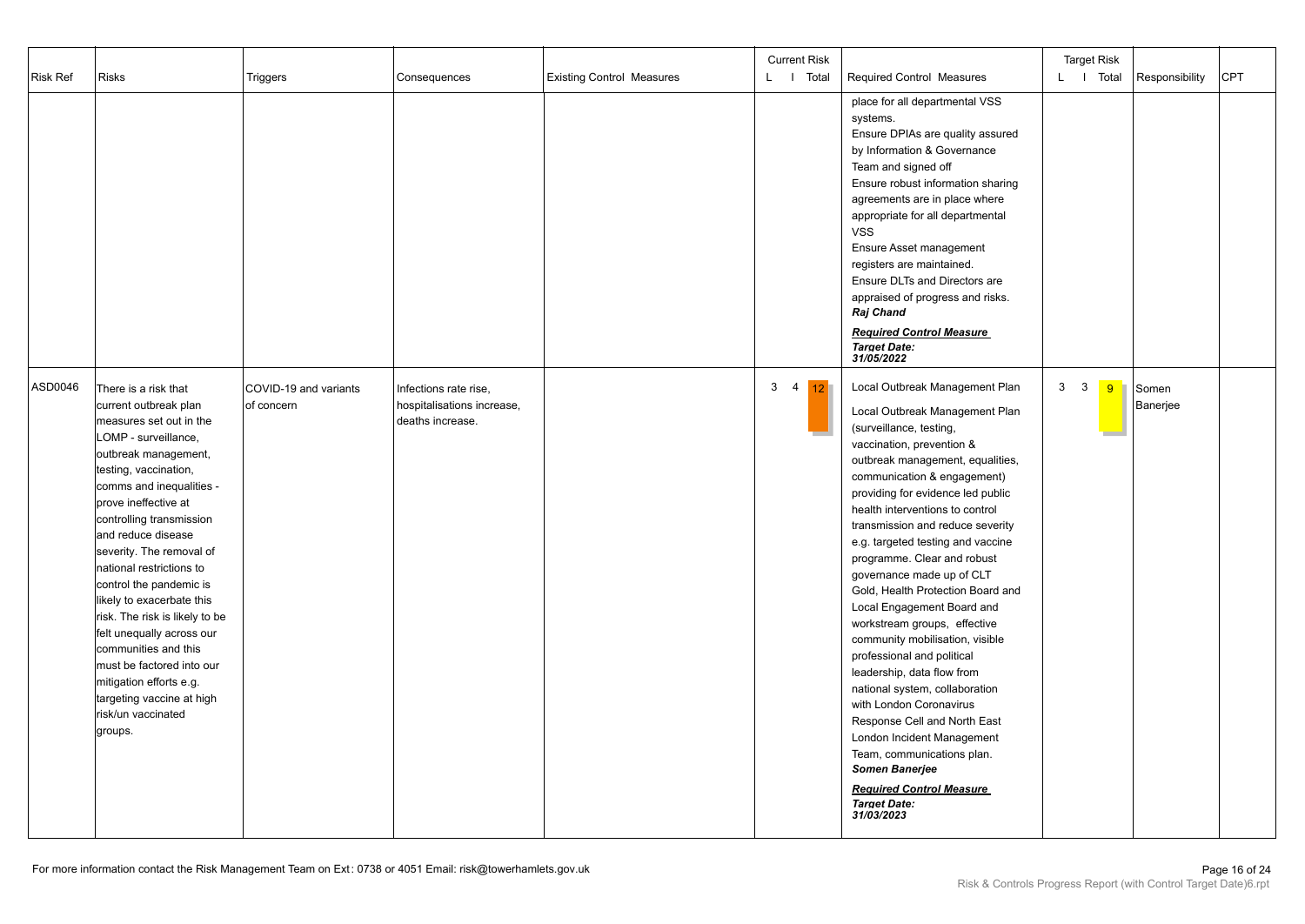| <b>Risk Ref</b> | <b>Risks</b>                                                                                                                            | Triggers                                                                                                                                                                                                                                                           | Consequences                                                                                                                                                                                                                                                                                                                   | <b>Existing Control Measures</b>                                                                                                                                                                                                                                                                                                                                                                                                                                                                                                                                                                                                                                                                                                                                                                                                                                                                                                                                                           | <b>Current Risk</b><br>L   Total                  | Required Control Measures                                                                                                                                                                                                                                                                                                                                                                                                            |                   | <b>Target Risk</b><br>L I Total | Responsibility      | <b>CPT</b>                                                                         |
|-----------------|-----------------------------------------------------------------------------------------------------------------------------------------|--------------------------------------------------------------------------------------------------------------------------------------------------------------------------------------------------------------------------------------------------------------------|--------------------------------------------------------------------------------------------------------------------------------------------------------------------------------------------------------------------------------------------------------------------------------------------------------------------------------|--------------------------------------------------------------------------------------------------------------------------------------------------------------------------------------------------------------------------------------------------------------------------------------------------------------------------------------------------------------------------------------------------------------------------------------------------------------------------------------------------------------------------------------------------------------------------------------------------------------------------------------------------------------------------------------------------------------------------------------------------------------------------------------------------------------------------------------------------------------------------------------------------------------------------------------------------------------------------------------------|---------------------------------------------------|--------------------------------------------------------------------------------------------------------------------------------------------------------------------------------------------------------------------------------------------------------------------------------------------------------------------------------------------------------------------------------------------------------------------------------------|-------------------|---------------------------------|---------------------|------------------------------------------------------------------------------------|
| ASD0047         | There is a risk of a<br>significant health impact<br>on the community in the<br>short, medium and<br>longterm.                          | Low uptake of the flu<br>vaccination in Tower<br>Hamlets over winter.<br>Covid-19 and variants of<br>concern                                                                                                                                                       | Increasing<br>hospitalisations, care<br>needs and deaths.                                                                                                                                                                                                                                                                      |                                                                                                                                                                                                                                                                                                                                                                                                                                                                                                                                                                                                                                                                                                                                                                                                                                                                                                                                                                                            | $\mathbf{3}$<br>$\overline{4}$<br>12 <sup>7</sup> | Vaccination Progamme<br>Planning has begun for Flu<br>Vaccination programmes.<br>Coordinating with winter planning<br>group.<br>Update received from NHS,<br>showing levels of uptake across<br>all priority groups. Average for<br>borough is 35% which is the<br>same as NEL, but this does<br>increase for the high risk groups.<br><b>Somen Banerjee</b><br><b>Required Control Measure</b><br><b>Target Date:</b><br>31/05/2022 | $\mathbf{3}$<br>3 | 9                               | Somen<br>Banerjee   | People Are Aspirational,<br>Independent And Have Equal<br>Access To Opportunities. |
| COVID000        | Risk to essential service<br>delivery, the workforce<br>and public safety as a<br>result of the coronavirus<br>and variants of concern. | Third wave of the virus<br>and/or new variants.<br>Vaccines are ineffective<br>against new strains.<br>Vaccine take up is low.<br>Increase in infection<br>rates.<br>National or local<br>restrictions on movement<br>and/or social contract<br>are re-introduced. | Death of members of the<br>public, service users and<br>staff. NHS and hospitals<br>unable to cater for<br>increase in population<br>requiring hospitalisation<br>and intensive care.<br>Collapse or significant<br>reduction in public<br>services including local<br>government, significant<br>down turn in the<br>economy. | Local Outbreak Management Plan<br>The Council has prepared and<br>successfully implemented a local<br>outbreak management plan<br>(surveillance, testing, vaccination,<br>prevention & outbreak management,<br>equalities, communication &<br>engagement) as well as clear and<br>robust governance made up of CLT<br>Gold, Health Protection Board and<br>Local Engagement Board and<br>workstream groups, effective<br>community mobilisation, visible<br>professional and political<br>leadership, data flow from national<br>system, collaboration with London<br>Coronavirus Response Cell and<br>North East London Incident<br>Management Team, and a<br>communications plan. Separate<br>Gold and Silver risk registers are in<br>operation to ensure there is focus<br>on risks and related to the pandemic<br>and their successful mitigation.<br>Stepped up Response<br>In response to the Omicron variant<br>and increased infection rates, the<br>Council stepped up its local | 3 <sub>4</sub><br>12 <sup>°</sup>                 | <b>Ongoing Monitoring</b><br>CLT and Public Health will<br>continue to monitor the situation<br>and closely and step up the<br>Councils response as and when<br>required.<br><b>Denise Radley</b><br><b>Required Control Measure</b><br><b>Target Date:</b><br>30/09/2022                                                                                                                                                            | 3<br>3            | 9                               | <b>Will Tuckley</b> | A Borough That Our Residents Are<br>Proud Of And Love To Live In.                  |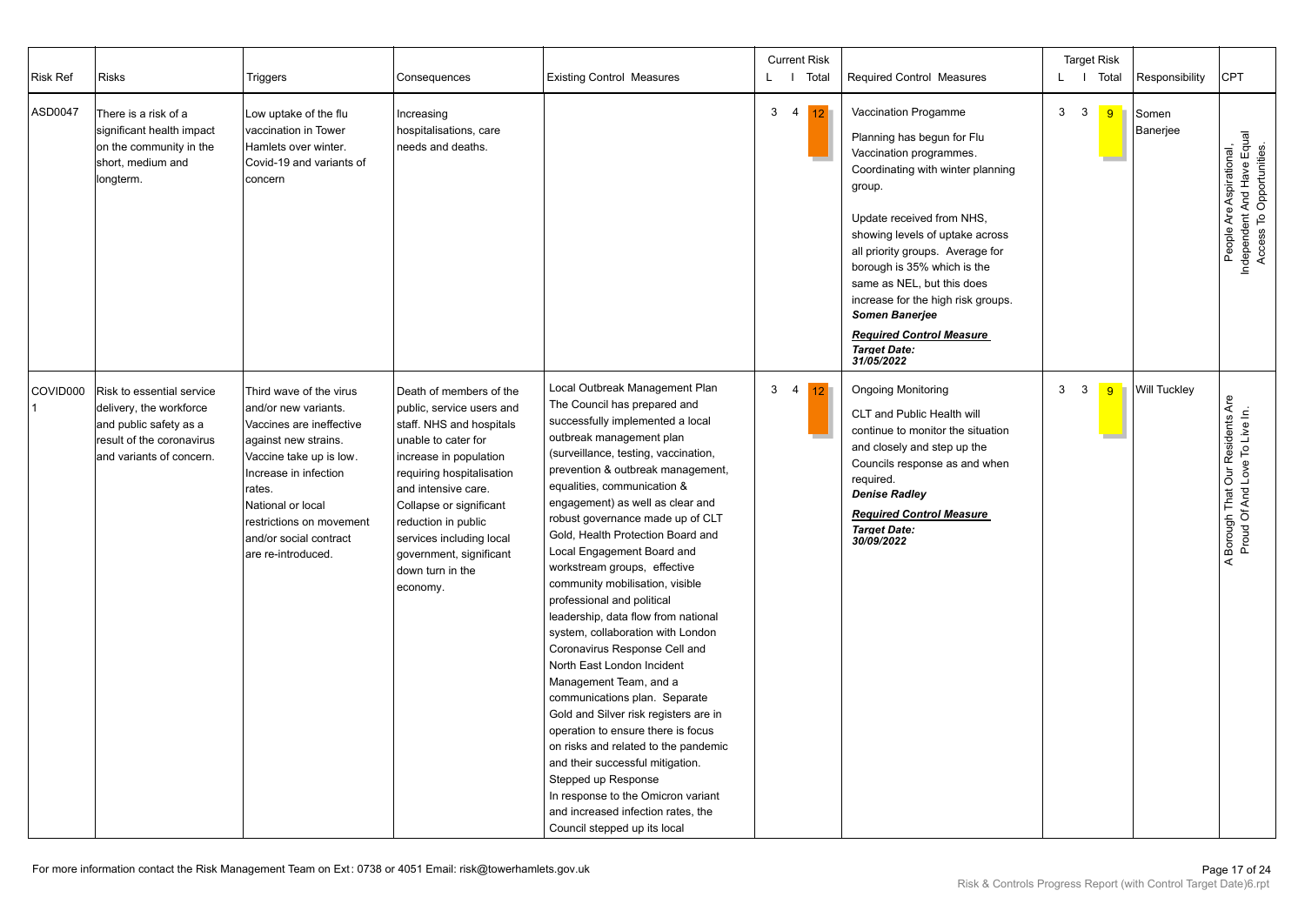| <b>Risk Ref</b> | <b>Risks</b>                                                                                                           | Triggers                                                                                                                                                                                                                                    | Consequences                                                                                                                                                                                                                                | <b>Existing Control Measures</b>                                                                                                                                                                                                                                                                                                                                                                                                                                                                                                                                                                                                        | <b>Current Risk</b><br>L I Total | Required Control Measures                              | <b>Target Risk</b><br>L I Total | Responsibility      | <b>CPT</b>                                                                                 |
|-----------------|------------------------------------------------------------------------------------------------------------------------|---------------------------------------------------------------------------------------------------------------------------------------------------------------------------------------------------------------------------------------------|---------------------------------------------------------------------------------------------------------------------------------------------------------------------------------------------------------------------------------------------|-----------------------------------------------------------------------------------------------------------------------------------------------------------------------------------------------------------------------------------------------------------------------------------------------------------------------------------------------------------------------------------------------------------------------------------------------------------------------------------------------------------------------------------------------------------------------------------------------------------------------------------------|----------------------------------|--------------------------------------------------------|---------------------------------|---------------------|--------------------------------------------------------------------------------------------|
|                 |                                                                                                                        |                                                                                                                                                                                                                                             |                                                                                                                                                                                                                                             | outbreak management plan to<br>manage and mitigate the situation,<br>including the GOLD meetings. This<br>included staff working from home<br>whenever possible/practical,<br>requesting two mobile testing units<br>to be added to capacity, providing<br>lateral flow tests across the<br>borough in addition to community<br>pharmacy provision and home test<br>kits that could be ordered thought<br>the national system. There was an<br>ongoing communications and<br>engagement programme particularly<br>working with groups that were<br>disproportionately impacted by the<br>pandemic and are at particularly<br>high risk. |                                  |                                                        |                                 |                     |                                                                                            |
| 62              | DRCPCD00 Town Hall - delay with<br>completion beyond 2022 -<br>impacting fit out and<br>moves programme by<br>Dec 2022 | Programme delays in<br>completing main build<br>works.                                                                                                                                                                                      | Delay in achieving<br>Practical Completion,<br>delaying fit out and<br>moves programme from<br>Mulberry Place by the end<br>of Dec 2022.                                                                                                    | Programme review with BYUK and<br>EA tracking milestones on<br>Current programme is for August 22<br>completion of main works -<br>fortnightly review with project team<br>and EA                                                                                                                                                                                                                                                                                                                                                                                                                                                       | $3 \quad 4$<br>12 <sup>°</sup>   | <b>Required Control Measure</b><br><b>Target Date:</b> |                                 | Yasmin Ali          | Borough That Our Residents Are<br>Proud Of And Love To Live In.<br>$\prec$                 |
| ORG0026         | There is a risk the Council<br>will be unable to deliver<br>critical and essential<br>services.                        | Industrial dispute<br>Pandemic Flu or similar<br>widespread<br>infections/diseases.<br>Natural disasters (fire,<br>flood etc)<br>Failure of critical third<br>party provided services.<br>Loss of regional<br>infrastructure e.g. utilities | Failure to deliver critical<br>services<br>Death of serious injury<br>e.g. to staff, members of<br>the public or service<br>users<br>Failure to comply with<br>statutory duties or other<br>legal responsibilities<br><b>Financial loss</b> | A fully functioning and embedded<br><b>Business Continuity Framework</b><br>The Corporate Leadership Team<br>has adopted a business continuity<br>policy and civil contingencies<br>arrangements. The development &<br>maintenance of these arrangements<br>is managed through the Civil<br>Contingencies Board which is<br>chaired by Denise Radley. The CCB<br>meeting quarterly and more<br>frequently when required. In<br>2019/20, new business continuity                                                                                                                                                                         | 3<br>$\overline{4}$<br>12        | <b>Required Control Measure</b><br><b>Target Date:</b> | 3<br>$\overline{4}$<br>$12-1$   | <b>Will Tuckley</b> | A Dynamic Outcomes-Based<br>Council Using Digital Innovation<br>And Partnership Working To |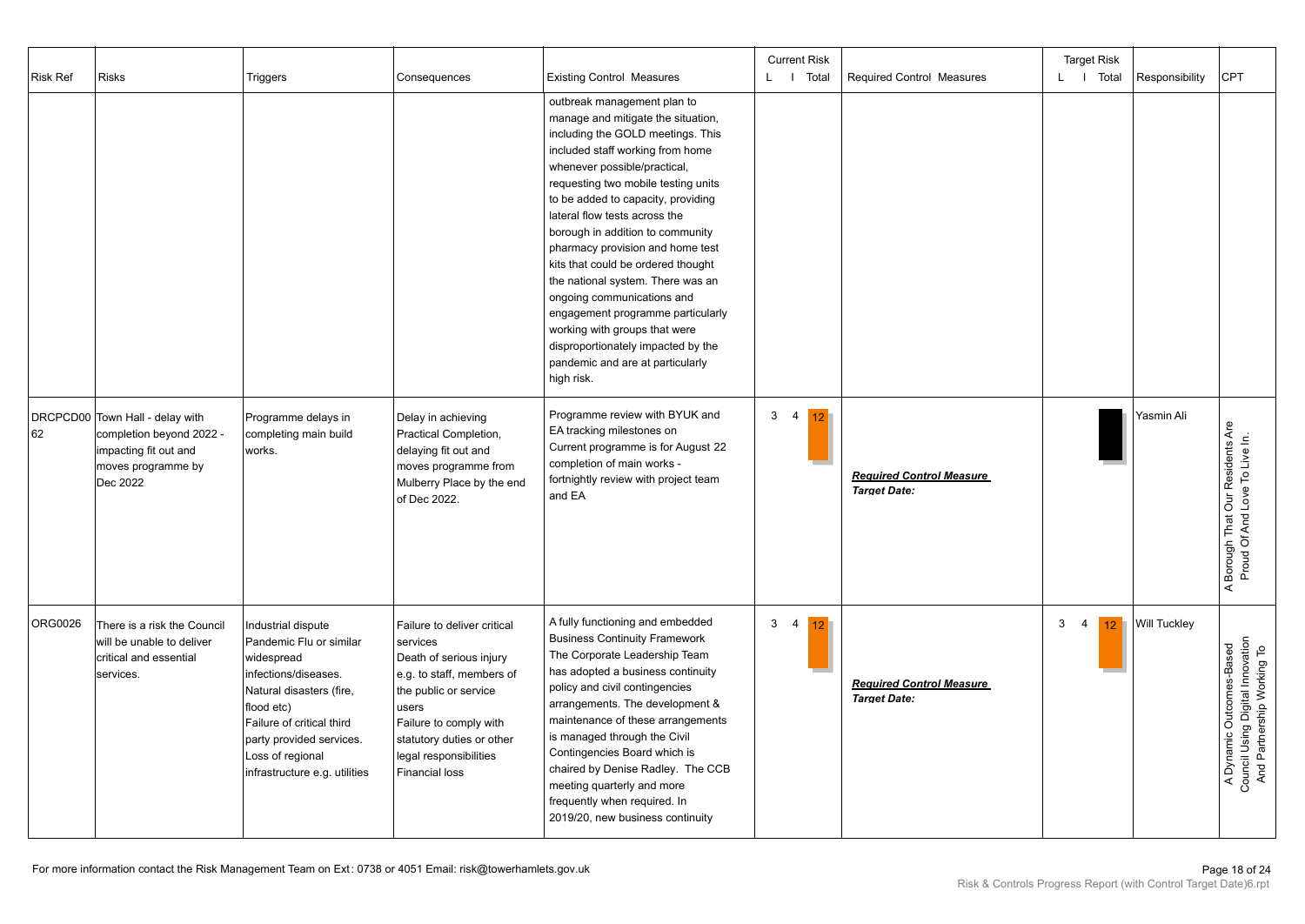| <b>Risk Ref</b> | <b>Risks</b>                                                                                 | Triggers                                                                                                                                                           | Consequences                                                                                                                                                                                                                                                             | <b>Existing Control Measures</b>                                                                                                                                                                                                                                                                                                                                                                                                                              | <b>Current Risk</b><br>L   Total | <b>Required Control Measures</b>                                                                                                                                                                                                                                                                                                                                                                                                                                                                                                                                                                                                                                                                                                                                                                                                                                                                                                                                                                                                                                                                                                                                                                                                                                   | <b>Target Risk</b><br>L I Total<br>Responsibility | <b>CPT</b>                                                        |
|-----------------|----------------------------------------------------------------------------------------------|--------------------------------------------------------------------------------------------------------------------------------------------------------------------|--------------------------------------------------------------------------------------------------------------------------------------------------------------------------------------------------------------------------------------------------------------------------|---------------------------------------------------------------------------------------------------------------------------------------------------------------------------------------------------------------------------------------------------------------------------------------------------------------------------------------------------------------------------------------------------------------------------------------------------------------|----------------------------------|--------------------------------------------------------------------------------------------------------------------------------------------------------------------------------------------------------------------------------------------------------------------------------------------------------------------------------------------------------------------------------------------------------------------------------------------------------------------------------------------------------------------------------------------------------------------------------------------------------------------------------------------------------------------------------------------------------------------------------------------------------------------------------------------------------------------------------------------------------------------------------------------------------------------------------------------------------------------------------------------------------------------------------------------------------------------------------------------------------------------------------------------------------------------------------------------------------------------------------------------------------------------|---------------------------------------------------|-------------------------------------------------------------------|
|                 |                                                                                              |                                                                                                                                                                    |                                                                                                                                                                                                                                                                          | software (Clearview) to support<br>directorates and services to<br>manage key risks was implemented.                                                                                                                                                                                                                                                                                                                                                          |                                  |                                                                                                                                                                                                                                                                                                                                                                                                                                                                                                                                                                                                                                                                                                                                                                                                                                                                                                                                                                                                                                                                                                                                                                                                                                                                    |                                                   |                                                                   |
| PLC0023         | Failure to prepare and<br>take action in relation to<br>the proposed Building<br>Safety Bill | Lack of leadership<br>Insufficient resources<br>Poor understanding of<br>the requirements and<br>consequences<br>Passage of the bill is<br>faster than anticipated | Potential Injury or death of<br>residents<br>Criminal and/or civil<br>litigation for the Council<br>and/or individual senior<br>leadership<br>Delays in construction<br>Regulatory breaches<br><b>Financial penalties</b><br>Poor building safety<br>Reputational damage | Research, Legal Advice and<br>Monitoring<br>Key officers are involved in<br>researching the implications of the<br>bill<br>Legal advice has been sought<br>LBTH/THH Building Safety Bill Group<br>monthly meetings to monitor impact<br>and progress and sub-groups to<br>consider impacts and develop new<br>processes.<br>Liaise with London wide forums<br>and Federation of ALMOS on<br>implementation<br>Obtain Human Resources advice<br>when required. | 3 <sub>4</sub><br>12             | Key actions<br>Develop appropriate<br>а.<br><b>Resident Engagement Strategies</b><br>and inform tenants and<br>leaseholders about the Bill.<br>In Progress: LBTH has updated<br>their fire safety webpage with a<br>link to the Building Safety Bill. The<br><b>LBTH Building Safety Bill web</b><br>page went live in Dec 21, which<br>provide a link to the Govt Building<br>Safety Bill webpage where<br>residents can keep updated on<br>the Bill. THH will start publishing<br>communications regarding the Bill<br>prior to the Bill receiving Royal<br>Assent. In Oct 21 the<br>Government published a suite of<br>factsheets including the<br>"residents voice" factsheet<br>which provides an overview of<br>what should be included in the<br>resident engagement strategy.<br>Communicate the likely<br>b.<br>impact of the Bill to Members, CLT<br>and DLT.<br>Complete but ongoing:<br>Presentations have been made to<br>CLT, DLT and discussion with<br>members have taken place.<br>Conversations will continue as<br>the Bill passes through Parliament<br>with updates being shared with<br>the relevant people/groups.<br>Working with LBTH, Legal<br>C.<br>Services, CLT and Members to<br>examine the responsibilities linked<br>to the Bill. | $2 \quad 3$<br>Ann Sutcliffe<br>6                 | A Borough That Our Residents Are<br>Proud Of And Love To Live In. |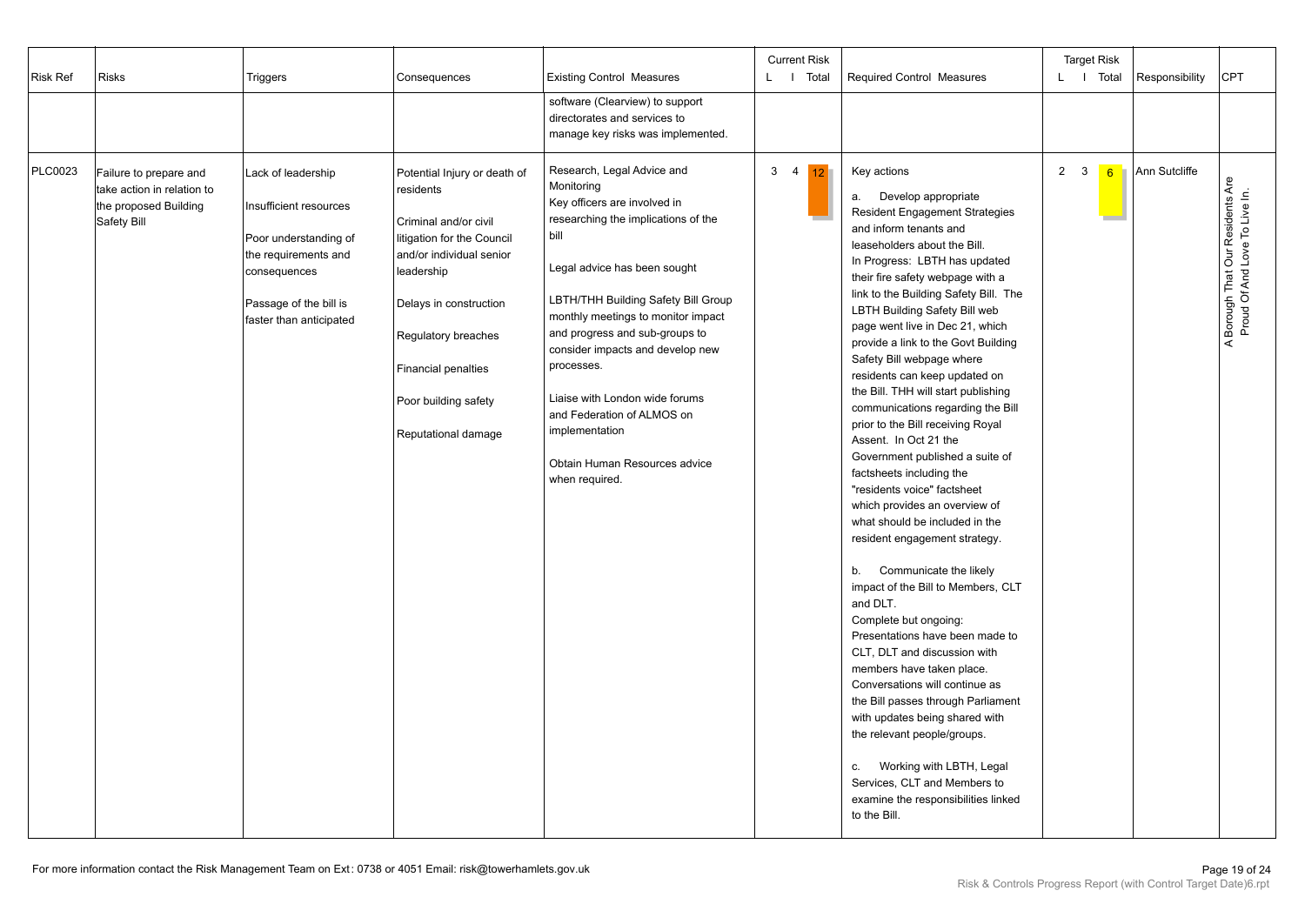| Risk Ref | <b>Risks</b> | Triggers | Consequences | <b>Existing Control Measures</b> | <b>Current Risk</b><br>L I Total | Required Control Measures                 | <b>Target Risk</b><br>L I Total | Responsibility | <b>CPT</b> |
|----------|--------------|----------|--------------|----------------------------------|----------------------------------|-------------------------------------------|---------------------------------|----------------|------------|
|          |              |          |              |                                  |                                  |                                           |                                 |                |            |
|          |              |          |              |                                  |                                  | Complete:<br>Presentations/discussion are |                                 |                |            |
|          |              |          |              |                                  |                                  | taking place, taking into                 |                                 |                |            |
|          |              |          |              |                                  |                                  | consideration the changes from            |                                 |                |            |
|          |              |          |              |                                  |                                  | the draft Bill to the Bill that was       |                                 |                |            |
|          |              |          |              |                                  |                                  | published on 5 July 2 and                 |                                 |                |            |
|          |              |          |              |                                  |                                  | factsheets published in Oct 21.           |                                 |                |            |
|          |              |          |              |                                  |                                  | The Building Safety Bill working          |                                 |                |            |
|          |              |          |              |                                  |                                  | group also discuss impacts and            |                                 |                |            |
|          |              |          |              |                                  |                                  | preparedness.                             |                                 |                |            |
|          |              |          |              |                                  |                                  |                                           |                                 |                |            |
|          |              |          |              |                                  |                                  | d.<br>Calculate the additional            |                                 |                |            |
|          |              |          |              |                                  |                                  | resources required to comply              |                                 |                |            |
|          |              |          |              |                                  |                                  | with the Bill when enacted                |                                 |                |            |
|          |              |          |              |                                  |                                  | Complete: THH and LBTH building           |                                 |                |            |
|          |              |          |              |                                  |                                  | safety bill related growth                |                                 |                |            |
|          |              |          |              |                                  |                                  | proposals for 2022/23 onwards             |                                 |                |            |
|          |              |          |              |                                  |                                  | have been approved as part of             |                                 |                |            |
|          |              |          |              |                                  |                                  | the budget setting process. Both          |                                 |                |            |
|          |              |          |              |                                  |                                  | growth proposals are for funding          |                                 |                |            |
|          |              |          |              |                                  |                                  | the new additional roles required         |                                 |                |            |
|          |              |          |              |                                  |                                  | to deliver the building safety            |                                 |                |            |
|          |              |          |              |                                  |                                  | regime. LBTH's growth proposal            |                                 |                |            |
|          |              |          |              |                                  |                                  | is for £108K for 2021/22 and              |                                 |                |            |
|          |              |          |              |                                  |                                  | £356k thereafter. THH approved            |                                 |                |            |
|          |              |          |              |                                  |                                  | growth proposal is £476k p.a              |                                 |                |            |
|          |              |          |              |                                  |                                  | from 2022/23 onwards. In                  |                                 |                |            |
|          |              |          |              |                                  |                                  | additional THH had £350k                  |                                 |                |            |
|          |              |          |              |                                  |                                  | previously approved for 2021/22.          |                                 |                |            |
|          |              |          |              |                                  |                                  | Additional growth may be                  |                                 |                |            |
|          |              |          |              |                                  |                                  | required in response to the               |                                 |                |            |
|          |              |          |              |                                  |                                  | Government releasing secondary            |                                 |                |            |
|          |              |          |              |                                  |                                  | legislation.                              |                                 |                |            |
|          |              |          |              |                                  |                                  | Consider appointing a<br>e.               |                                 |                |            |
|          |              |          |              |                                  |                                  | building safety lead in the council       |                                 |                |            |
|          |              |          |              |                                  |                                  | to undertake the assurance work           |                                 |                |            |
|          |              |          |              |                                  |                                  | needed for the council to carry           |                                 |                |            |
|          |              |          |              |                                  |                                  | out its Accountable Person role.          |                                 |                |            |
|          |              |          |              |                                  |                                  | Complete: David Leslie,                   |                                 |                |            |
|          |              |          |              |                                  |                                  | commenced with the Council as             |                                 |                |            |
|          |              |          |              |                                  |                                  | our Building Safety Lead. The             |                                 |                |            |
|          |              |          |              |                                  |                                  | Building Safety Lead will be              |                                 |                |            |
|          |              |          |              |                                  |                                  | responsible for the preparations          |                                 |                |            |
|          |              |          |              |                                  |                                  | for the building safety regime.           |                                 |                |            |
|          |              |          |              |                                  |                                  |                                           |                                 |                |            |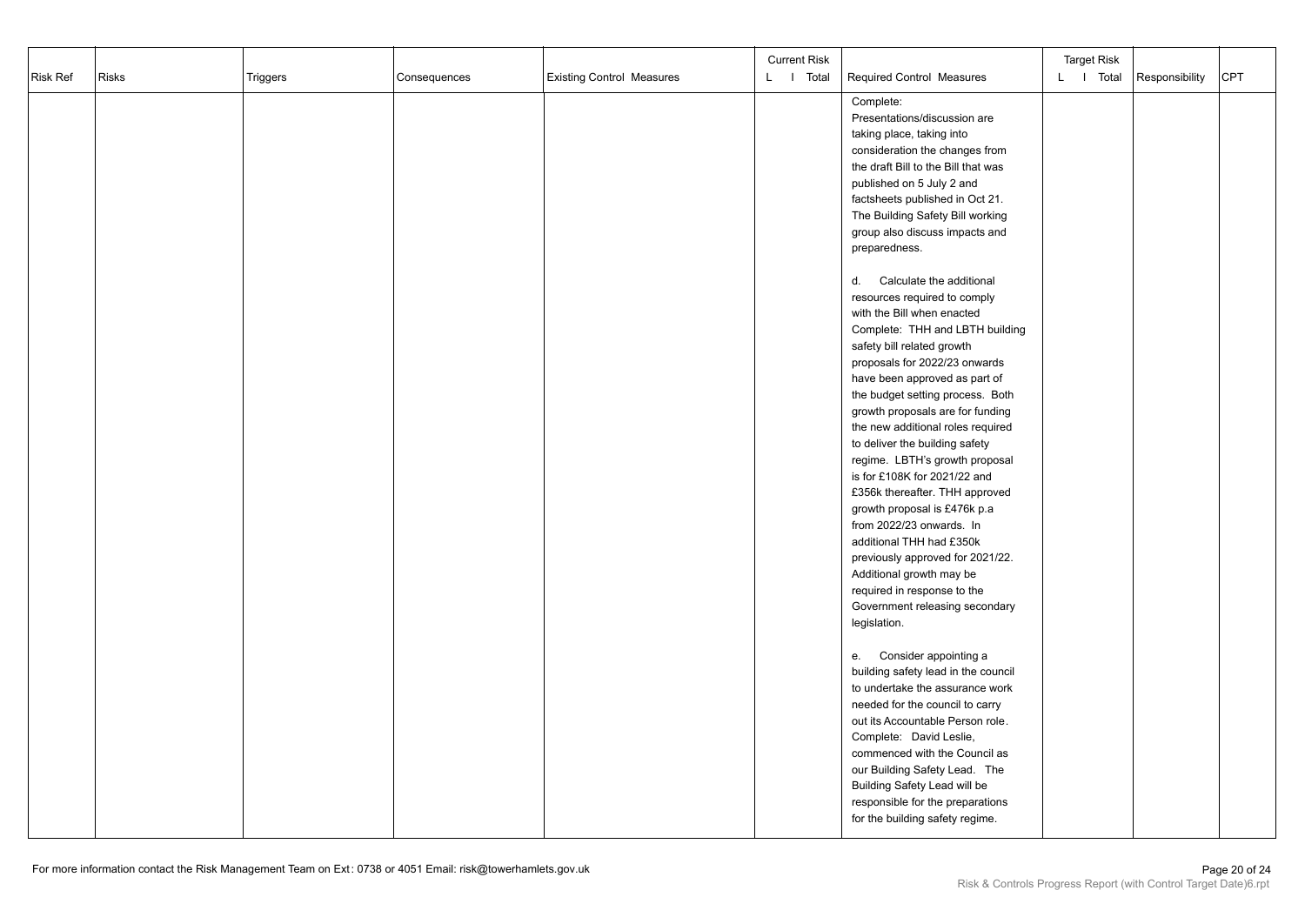| Risk Ref | <b>Risks</b> | Triggers | Consequences | <b>Existing Control Measures</b> | <b>Current Risk</b><br>L I Total | Required Control Measures            | <b>Target Risk</b><br>L I Total | Responsibility | CPT |
|----------|--------------|----------|--------------|----------------------------------|----------------------------------|--------------------------------------|---------------------------------|----------------|-----|
|          |              |          |              |                                  |                                  | Once the Bill has received Royal     |                                 |                |     |
|          |              |          |              |                                  |                                  | Assent the Building Safety Lead      |                                 |                |     |
|          |              |          |              |                                  |                                  | will oversee relevant                |                                 |                |     |
|          |              |          |              |                                  |                                  | department's/THH's delivery of       |                                 |                |     |
|          |              |          |              |                                  |                                  | aspects of the Council's building    |                                 |                |     |
|          |              |          |              |                                  |                                  | safety regime, ensuring the          |                                 |                |     |
|          |              |          |              |                                  |                                  | Council is compliant with the        |                                 |                |     |
|          |              |          |              |                                  |                                  | Building Safety Act and reviewing    |                                 |                |     |
|          |              |          |              |                                  |                                  | all statutory returns before         |                                 |                |     |
|          |              |          |              |                                  |                                  | submission to the Building Safety    |                                 |                |     |
|          |              |          |              |                                  |                                  | Regulator. They will be the          |                                 |                |     |
|          |              |          |              |                                  |                                  | named person FAO the Building        |                                 |                |     |
|          |              |          |              |                                  |                                  | Safety Regulator on behalf of the    |                                 |                |     |
|          |              |          |              |                                  |                                  | Council, as the Accountable          |                                 |                |     |
|          |              |          |              |                                  |                                  | Person (as an entity).               |                                 |                |     |
|          |              |          |              |                                  |                                  |                                      |                                 |                |     |
|          |              |          |              |                                  |                                  | Consider appointing a<br>f.          |                                 |                |     |
|          |              |          |              |                                  |                                  | specialist advisor for support       |                                 |                |     |
|          |              |          |              |                                  |                                  | with the Safety Case reviews.        |                                 |                |     |
|          |              |          |              |                                  |                                  | Complete: THH has procured           |                                 |                |     |
|          |              |          |              |                                  |                                  | Adelard to assist with developing    |                                 |                |     |
|          |              |          |              |                                  |                                  | the Safety Case template, provide    |                                 |                |     |
|          |              |          |              |                                  |                                  | licences and training to use their   |                                 |                |     |
|          |              |          |              |                                  |                                  | IT system and support for a          |                                 |                |     |
|          |              |          |              |                                  |                                  | period. THH will commence            |                                 |                |     |
|          |              |          |              |                                  |                                  | training with Adelard towards the    |                                 |                |     |
|          |              |          |              |                                  |                                  | end of April 22. Once the Building   |                                 |                |     |
|          |              |          |              |                                  |                                  | Safety Bill is fully implemented,    |                                 |                |     |
|          |              |          |              |                                  |                                  | will consider LFB in addition to     |                                 |                |     |
|          |              |          |              |                                  |                                  | Building Control reviewing the       |                                 |                |     |
|          |              |          |              |                                  |                                  | <b>Building Safety Cases.</b>        |                                 |                |     |
|          |              |          |              |                                  |                                  |                                      |                                 |                |     |
|          |              |          |              |                                  |                                  | The Council's Building Safety<br>g.  |                                 |                |     |
|          |              |          |              |                                  |                                  | Bill guidance will be updated        |                                 |                |     |
|          |              |          |              |                                  |                                  | regularly by Counsel.                |                                 |                |     |
|          |              |          |              |                                  |                                  | In progress: Bevan Brittan has       |                                 |                |     |
|          |              |          |              |                                  |                                  | provided updated advice since        |                                 |                |     |
|          |              |          |              |                                  |                                  | the release of the Building Safety   |                                 |                |     |
|          |              |          |              |                                  |                                  | Bill on 5 July 21. A comparison to   |                                 |                |     |
|          |              |          |              |                                  |                                  | the draft bill and questions related |                                 |                |     |
|          |              |          |              |                                  |                                  | to the Oct 21 factsheets have        |                                 |                |     |
|          |              |          |              |                                  |                                  | been provided. Bevan Brittan will    |                                 |                |     |
|          |              |          |              |                                  |                                  | provide clarifications regarding     |                                 |                |     |
|          |              |          |              |                                  |                                  | changes to made to the Bill since    |                                 |                |     |
|          |              |          |              |                                  |                                  | it received Royal Assent on 28       |                                 |                |     |
|          |              |          |              |                                  |                                  |                                      |                                 |                |     |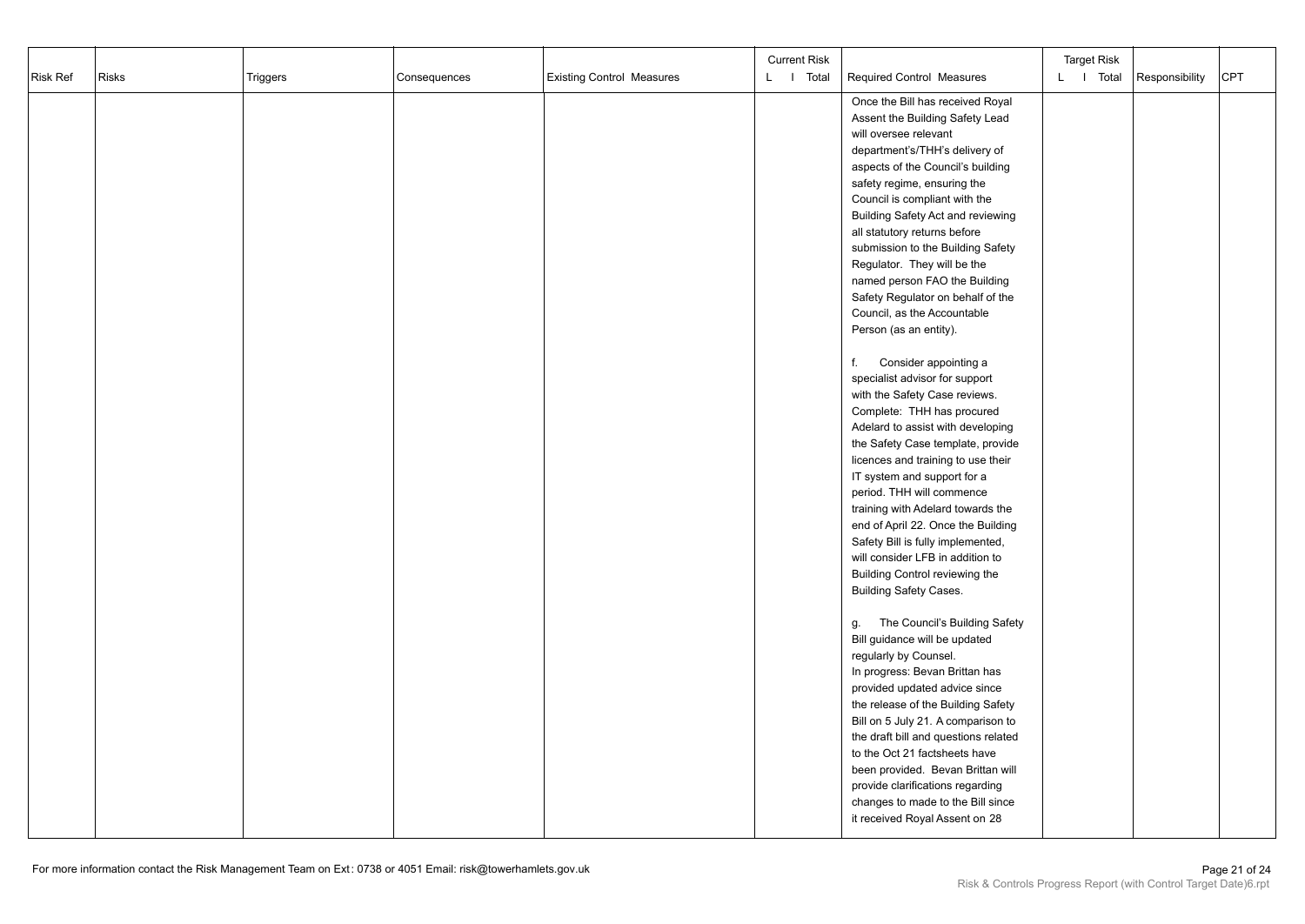|          | <b>Risks</b> |          |              |                                  | <b>Current Risk</b> |                                                                 | <b>Target Risk</b> |                | CPT |
|----------|--------------|----------|--------------|----------------------------------|---------------------|-----------------------------------------------------------------|--------------------|----------------|-----|
| Risk Ref |              | Triggers | Consequences | <b>Existing Control Measures</b> | L I Total           | Required Control Measures                                       | L I Total          | Responsibility |     |
|          |              |          |              |                                  |                     | April 2022.                                                     |                    |                |     |
|          |              |          |              |                                  |                     |                                                                 |                    |                |     |
|          |              |          |              |                                  |                     | Potentially review existing<br>h.                               |                    |                |     |
|          |              |          |              |                                  |                     | contracts to ensure they comply                                 |                    |                |     |
|          |              |          |              |                                  |                     | with the Bill's requirements.                                   |                    |                |     |
|          |              |          |              |                                  |                     | In progress: LBTH Legal has                                     |                    |                |     |
|          |              |          |              |                                  |                     | been asked to carry out the                                     |                    |                |     |
|          |              |          |              |                                  |                     | review.                                                         |                    |                |     |
|          |              |          |              |                                  |                     | Investigating digital storage<br>i.                             |                    |                |     |
|          |              |          |              |                                  |                     | methods to maintain the "Golden                                 |                    |                |     |
|          |              |          |              |                                  |                     | Thread of information" (GTI).                                   |                    |                |     |
|          |              |          |              |                                  |                     | In progress: Goy Roper and his                                  |                    |                |     |
|          |              |          |              |                                  |                     | colleagues from Socitm Advisory                                 |                    |                |     |
|          |              |          |              |                                  |                     | have provided an interim IT                                     |                    |                |     |
|          |              |          |              |                                  |                     | scoping report which considers                                  |                    |                |     |
|          |              |          |              |                                  |                     | the options for the GTI and other                               |                    |                |     |
|          |              |          |              |                                  |                     | ICT requirements related to                                     |                    |                |     |
|          |              |          |              |                                  |                     | delivering LBTH's building safety                               |                    |                |     |
|          |              |          |              |                                  |                     | regime. Theo Langlais, IT Project<br>Manager will take the IT   |                    |                |     |
|          |              |          |              |                                  |                     | scoping/delivery project forward                                |                    |                |     |
|          |              |          |              |                                  |                     | alongside the Building Safety                                   |                    |                |     |
|          |              |          |              |                                  |                     | Lead.                                                           |                    |                |     |
|          |              |          |              |                                  |                     |                                                                 |                    |                |     |
|          |              |          |              |                                  |                     | Seek Cabinet approval.<br>j.                                    |                    |                |     |
|          |              |          |              |                                  |                     | In Progress: A Shadow Building                                  |                    |                |     |
|          |              |          |              |                                  |                     | Safety Framework report was                                     |                    |                |     |
|          |              |          |              |                                  |                     | approved by Cabinet on 27/11/21.                                |                    |                |     |
|          |              |          |              |                                  |                     | Approval included progressing                                   |                    |                |     |
|          |              |          |              |                                  |                     | appointing to the Building Safety                               |                    |                |     |
|          |              |          |              |                                  |                     | Lead role, appointing THH as                                    |                    |                |     |
|          |              |          |              |                                  |                     | interim Building Safety Manager                                 |                    |                |     |
|          |              |          |              |                                  |                     | (amendments made to the Bill in                                 |                    |                |     |
|          |              |          |              |                                  |                     | April 2022 removed the Building<br>Safety Manager role with all |                    |                |     |
|          |              |          |              |                                  |                     | duties now sitting under the                                    |                    |                |     |
|          |              |          |              |                                  |                     | Accountable Person) and make                                    |                    |                |     |
|          |              |          |              |                                  |                     | necessary changes to the                                        |                    |                |     |
|          |              |          |              |                                  |                     | constitution where necessary.                                   |                    |                |     |
|          |              |          |              |                                  |                     | As the Bill received royal assent                               |                    |                |     |
|          |              |          |              |                                  |                     | on 28 April 2022 there will be                                  |                    |                |     |
|          |              |          |              |                                  |                     | consideration into whether the                                  |                    |                |     |
|          |              |          |              |                                  |                     | Council's (including THH's)                                     |                    |                |     |
|          |              |          |              |                                  |                     | building safety framework for                                   |                    |                |     |
|          |              |          |              |                                  |                     |                                                                 |                    |                |     |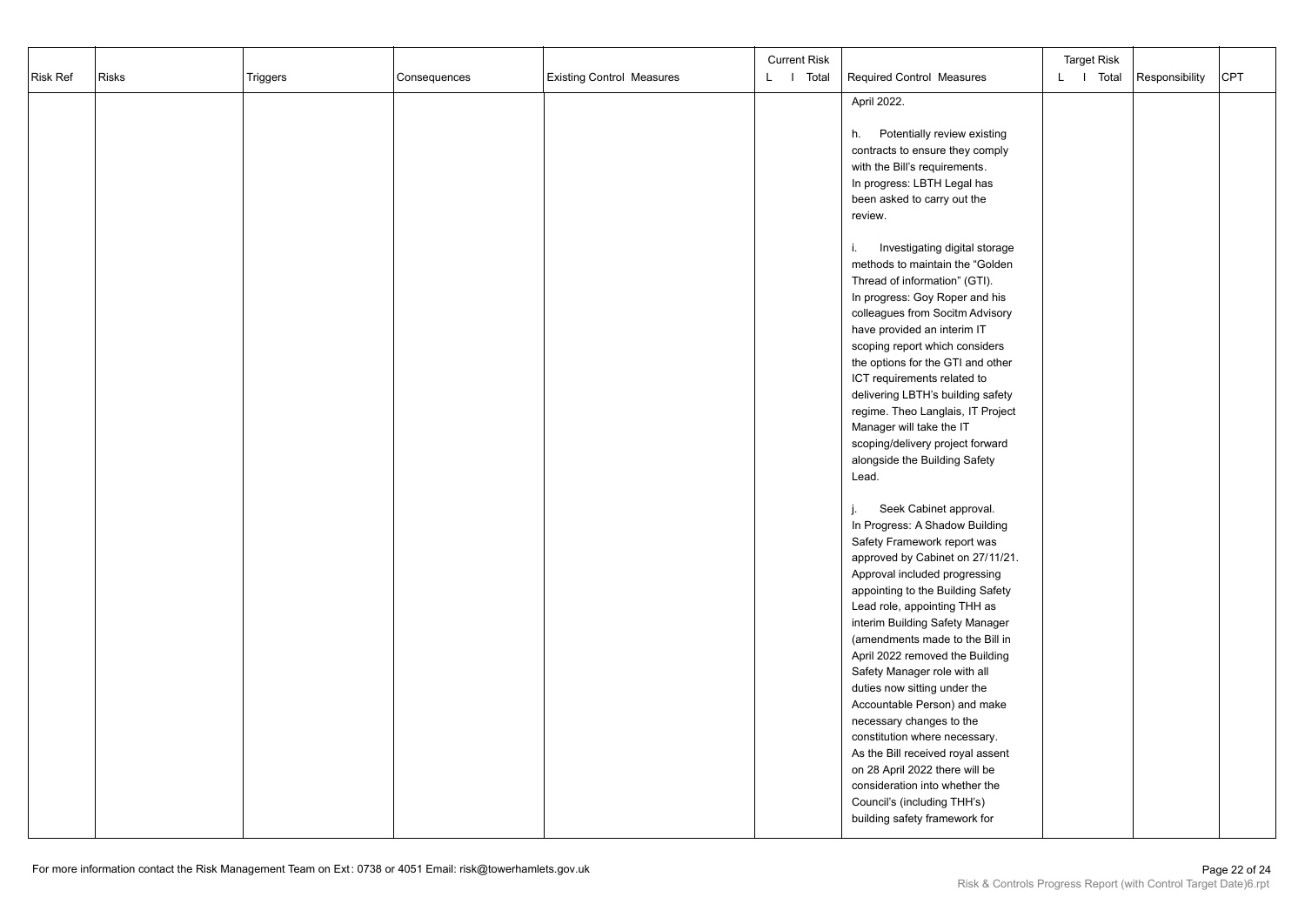|          |              |          |              |                                  | <b>Current Risk</b> |                                                                                                                                                                                                                                                                                                                                                                                                                                                                                                                                                                                                                                                                                                                                                                                                                                                                                                                                                                                                                                              | <b>Target Risk</b> |                |            |
|----------|--------------|----------|--------------|----------------------------------|---------------------|----------------------------------------------------------------------------------------------------------------------------------------------------------------------------------------------------------------------------------------------------------------------------------------------------------------------------------------------------------------------------------------------------------------------------------------------------------------------------------------------------------------------------------------------------------------------------------------------------------------------------------------------------------------------------------------------------------------------------------------------------------------------------------------------------------------------------------------------------------------------------------------------------------------------------------------------------------------------------------------------------------------------------------------------|--------------------|----------------|------------|
| Risk Ref | <b>Risks</b> | Triggers | Consequences | <b>Existing Control Measures</b> | L I Total           | Required Control Measures                                                                                                                                                                                                                                                                                                                                                                                                                                                                                                                                                                                                                                                                                                                                                                                                                                                                                                                                                                                                                    | L I Total          | Responsibility | <b>CPT</b> |
|          |              |          |              |                                  |                     | residential buildings needs<br>revising. This is pending the<br>publication of secondary<br>legislation and an understanding<br>of the full requirements of the<br>Act. Cabinet approval will be<br>sought for any changes to the<br>framework around the time of full<br>implementation of the Act (prior to<br>October 2023).<br>Review THH's Preparedness<br>k.<br>for their building safety<br>responsibilities (previously<br>classed as the Building Safety<br>Manager)<br>Complete: LBTH Internal Audit has<br>examine THH's arrangements and<br>plans for readiness for<br>implementing the Building Safety<br>legislative requirements and<br>meeting regulatory requirements<br>for Council's owned-buildings<br>managed by THH. The Audit<br>report provided "reasonable<br>assurance" over the THH's<br>governance, risk management<br>and controls in operation. The<br>Building Safety Lead will oversee<br>that THH is progressing resolving<br>any issues outlined in the Audit<br>Report.<br>Working with LBTH, Legal<br>L. |                    |                |            |
|          |              |          |              |                                  |                     | Services, CLT and Members to<br>examine the responsibilities linked<br>to the Building Safety Act 2022.<br>In Progress: The Building Safety<br>Bill received royal assent on 28<br>April 2022. LBTH will assist with<br>any clarifications the Building                                                                                                                                                                                                                                                                                                                                                                                                                                                                                                                                                                                                                                                                                                                                                                                      |                    |                |            |
|          |              |          |              |                                  |                     | Safety Bill group require in<br>relation to changes made to the<br>Bill when it was enacted.                                                                                                                                                                                                                                                                                                                                                                                                                                                                                                                                                                                                                                                                                                                                                                                                                                                                                                                                                 |                    |                |            |